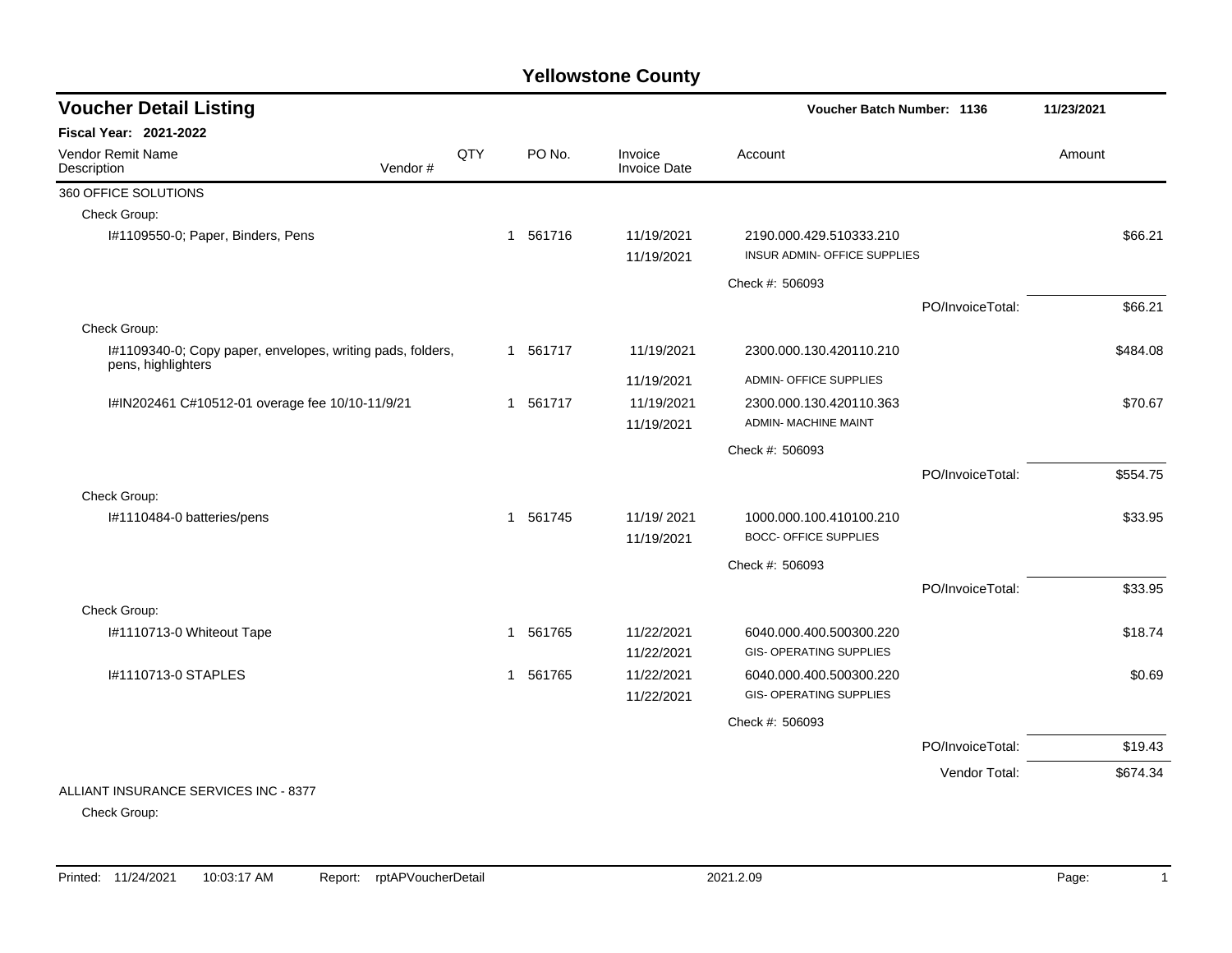|                                                     |                            |     |             | <b>Yellowstone County</b>      |                                                                |                  |                         |
|-----------------------------------------------------|----------------------------|-----|-------------|--------------------------------|----------------------------------------------------------------|------------------|-------------------------|
| <b>Voucher Detail Listing</b>                       |                            |     |             |                                | Voucher Batch Number: 1136                                     |                  | 11/23/2021              |
| <b>Fiscal Year: 2021-2022</b>                       |                            |     |             |                                |                                                                |                  |                         |
| Vendor Remit Name<br>Description                    | Vendor#                    | QTY | PO No.      | Invoice<br><b>Invoice Date</b> | Account                                                        |                  | Amount                  |
| A#YELLCOU-02, I#1809115, consulting fee Nov 2021    |                            |     | 1 561773    | 11/22/2021<br>11/22/2021       | 6050.000.601.500700.398<br>HEALTH INSUR- ADVISOR CONTRACT      |                  | \$5,000.00              |
| A#YELLCOU-02, I#1809115, Alliant Analytics Nov 2021 |                            |     | 1 561773    | 11/22/2021<br>11/22/2021       | 6050.000.601.500700.350<br>HEALTH INSUR- PROFESSIONAL SERVICES |                  | \$810.00                |
|                                                     |                            |     |             |                                | Check #: 506094                                                |                  |                         |
|                                                     |                            |     |             |                                |                                                                | PO/InvoiceTotal: | \$5,810.00              |
|                                                     |                            |     |             |                                |                                                                | Vendor Total:    | \$5,810.00              |
| AMERICAN MEDICAL RESPONSE AMBULANCE<br>Check Group: |                            |     |             |                                |                                                                |                  |                         |
| I#014-37017 HOSPITAL TRANS (MS) 10/20/2021          |                            |     | 1 561723    | 11/19/2021                     | 2300.000.136.420200.356                                        |                  | \$480.99                |
|                                                     |                            |     |             | 11/19/2021                     | DETENTION- DOCTORS/HOSPITALS                                   |                  |                         |
|                                                     |                            |     |             |                                | Check #: 506095                                                |                  |                         |
|                                                     |                            |     |             |                                |                                                                | PO/InvoiceTotal: | \$480.99                |
| ANGEL LIND'S DAIRY INC                              |                            |     |             |                                |                                                                | Vendor Total:    | \$480.99                |
| Check Group:                                        |                            |     |             |                                |                                                                |                  |                         |
| I#8012626 A#YOUTHS Dairy                            |                            |     | 561762<br>1 | 11/22/2021<br>11/22/2021       | 2399.000.235.420250.223<br>YSC-FOOD                            |                  | \$115.20                |
|                                                     |                            |     |             |                                | Check #: 506096                                                |                  |                         |
|                                                     |                            |     |             |                                |                                                                | PO/InvoiceTotal: | \$115.20                |
| ARCHIE COCHRANE MOTORS                              | 001410                     |     |             |                                |                                                                | Vendor Total:    | \$115.20                |
| Check Group:                                        |                            |     |             |                                |                                                                |                  |                         |
| I#796427/1; Car #30 front brakes                    |                            |     | 1 561705    | 11/19/2021<br>11/19/2021       | 2300.000.132.420150.361<br>PATROL- VEHICLE REPAIRS             |                  | \$258.24                |
|                                                     |                            |     |             |                                | Check #: 506097                                                |                  |                         |
|                                                     |                            |     |             |                                |                                                                | PO/InvoiceTotal: | \$258.24                |
|                                                     |                            |     |             |                                |                                                                | Vendor Total:    | \$258.24                |
| BARMAN, MELANIE<br>Check Group:                     |                            |     |             |                                |                                                                |                  |                         |
| Printed: 11/24/2021<br>10:03:17 AM                  | Report: rptAPVoucherDetail |     |             |                                | 2021.2.09                                                      |                  | Page:<br>$\overline{2}$ |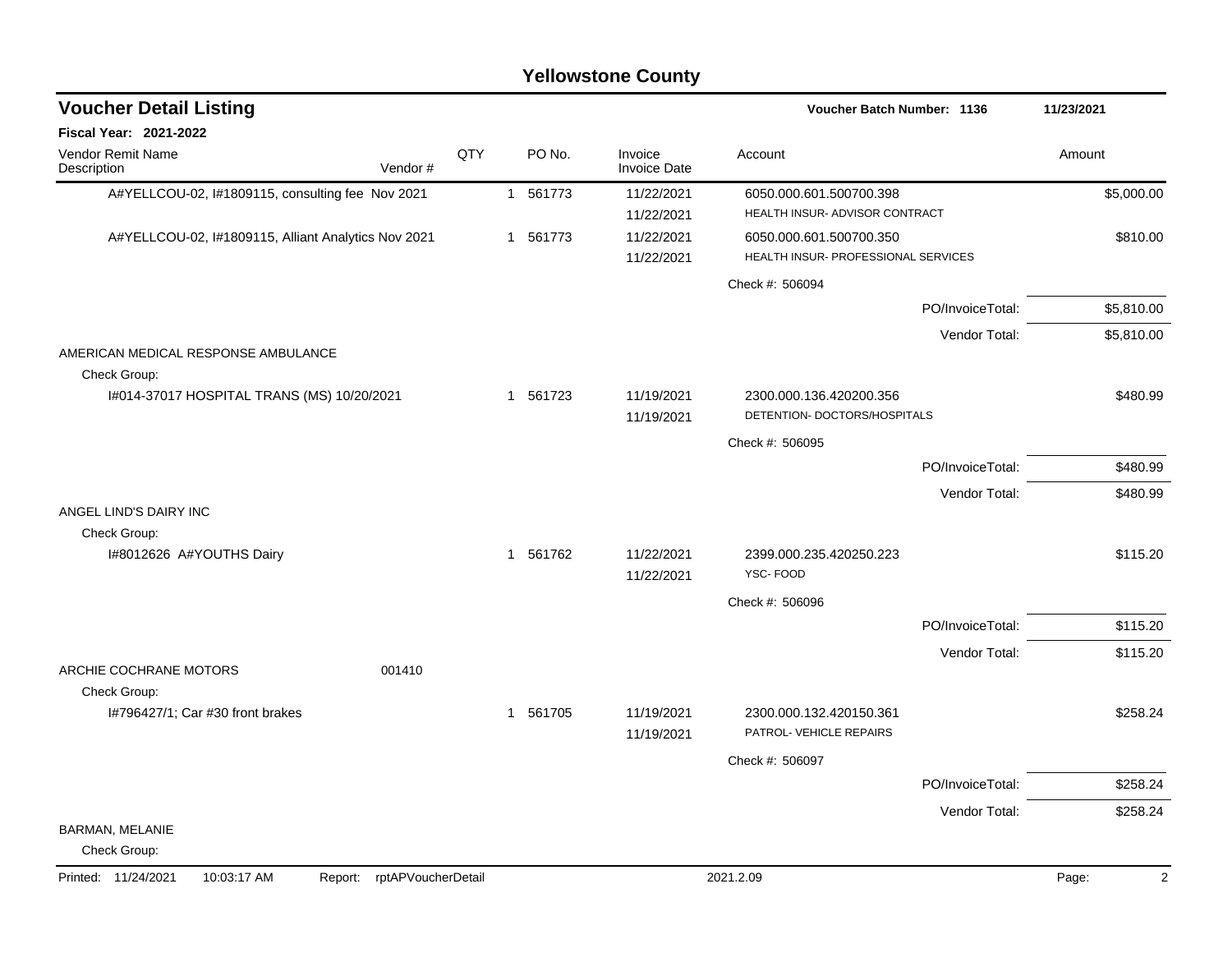|                                            |                            |     |          | <b>Yellowstone County</b>      |                                   |            |
|--------------------------------------------|----------------------------|-----|----------|--------------------------------|-----------------------------------|------------|
| <b>Voucher Detail Listing</b>              |                            |     |          |                                | <b>Voucher Batch Number: 1136</b> | 11/23/2021 |
| <b>Fiscal Year: 2021-2022</b>              |                            |     |          |                                |                                   |            |
| <b>Vendor Remit Name</b><br>Description    | Vendor#                    | QTY | PO No.   | Invoice<br><b>Invoice Date</b> | Account                           | Amount     |
| 11/2/2021 Election Judge                   |                            |     | 1 561737 | 11/19/2021                     | 1000.000.104.410600.393           | \$381.25   |
|                                            |                            |     |          | 11/19/2021                     | ELECTIONS- ELECTION/OTHER JUDGES  |            |
|                                            |                            |     |          |                                | Check #: 506098                   |            |
|                                            |                            |     |          |                                | PO/InvoiceTotal:                  | \$381.25   |
|                                            |                            |     |          |                                | Vendor Total:                     | \$381.25   |
| BILLINGS CLINIC                            |                            |     |          |                                |                                   |            |
| Check Group:                               |                            |     |          |                                |                                   |            |
| 1#547494206-P MEDICAL SERVICE (MR) 2/28/21 |                            |     | 1 561714 | 11/22/2021                     | 2300.000.000.020600.000           | \$1,202.60 |
|                                            |                            |     |          | 11/22/2021                     | PUBLIC SAFETY ACCRUED LIABILITY   |            |
| 1#547494175-P MEDICAL SERVICE (MR) 3/1/21  |                            |     | 1 561714 | 11/22/2021                     | 2300.000.000.020600.000           | \$1,087.80 |
|                                            |                            |     |          | 11/22/2021                     | PUBLIC SAFETY ACCRUED LIABILITY   |            |
| 1#547494173-P MEDICAL SERVICE (MR) 3/10/21 |                            | 1   | 561714   | 11/22/2021                     | 2300.000.000.020600.000           | \$726.60   |
|                                            |                            |     |          | 11/22/2021                     | PUBLIC SAFETY ACCRUED LIABILITY   |            |
| 1#547494203-P MEDICAL SERVICE (MR) 3/9/21  |                            |     | 1 561714 | 11/22/2021                     | 2300.000.000.020600.000           | \$677.60   |
|                                            |                            |     |          | 11/22/2021                     | PUBLIC SAFETY ACCRUED LIABILITY   |            |
| 1#547494197-P MEDICAL SERVICE (MR) 2/28/21 |                            |     | 1 561714 | 11/22/2021                     | 2300.000.000.020600.000           | \$677.60   |
|                                            |                            |     |          | 11/22/2021                     | PUBLIC SAFETY ACCRUED LIABILITY   |            |
| 1#547494208-P MEDICAL SERVICE (MR) 2/28/21 |                            | 1   | 561714   | 11/22/2021                     | 2300.000.000.020600.000           | \$658.70   |
|                                            |                            |     |          | 11/22/2021                     | PUBLIC SAFETY ACCRUED LIABILITY   |            |
| I#547494199-P MEDICAL SERVICE (MR) 2/28/21 |                            |     | 1 561714 | 11/22/2021                     | 2300.000.000.020600.000           | \$638.40   |
|                                            |                            |     |          | 11/22/2021                     | PUBLIC SAFETY ACCRUED LIABILITY   |            |
| I#547494171-P MEDICAL SERVICE (MR) 3/01/21 |                            | 1   | 561714   | 11/22/2021                     | 2300.000.000.020600.000           | \$572.60   |
|                                            |                            |     |          | 11/22/2021                     | PUBLIC SAFETY ACCRUED LIABILITY   |            |
| 1#547494185-P MEDICAL SERVICE (MR) 3/6/21  |                            | 1   | 561714   | 11/22/2021                     | 2300.000.000.020600.000           | \$508.20   |
|                                            |                            |     |          | 11/22/2021                     | PUBLIC SAFETY ACCRUED LIABILITY   |            |
| 1#547494211-P MEDICAL SERVICE (MR) 3/4/21  |                            |     | 1 561714 | 11/22/2021                     | 2300.000.000.020600.000           | \$508.20   |
|                                            |                            |     |          | 11/22/2021                     | PUBLIC SAFETY ACCRUED LIABILITY   |            |
| 1#547494207-P MEDICAL SERVICE (MR) 3/9/21  |                            |     | 1 561714 | 11/22/2021                     | 2300.000.000.020600.000           | \$467.60   |
|                                            |                            |     |          | 11/22/2021                     | PUBLIC SAFETY ACCRUED LIABILITY   |            |
| I#547494195-P MEDICAL SERVICE (MR) 3/13/21 |                            |     | 1 561714 | 11/22/2021                     | 2300.000.000.020600.000           | \$408.10   |
|                                            |                            |     |          | 11/22/2021                     | PUBLIC SAFETY ACCRUED LIABILITY   |            |
| Printed: 11/24/2021<br>10:03:17 AM         | Report: rptAPVoucherDetail |     |          |                                | 2021.2.09                         | Page:<br>3 |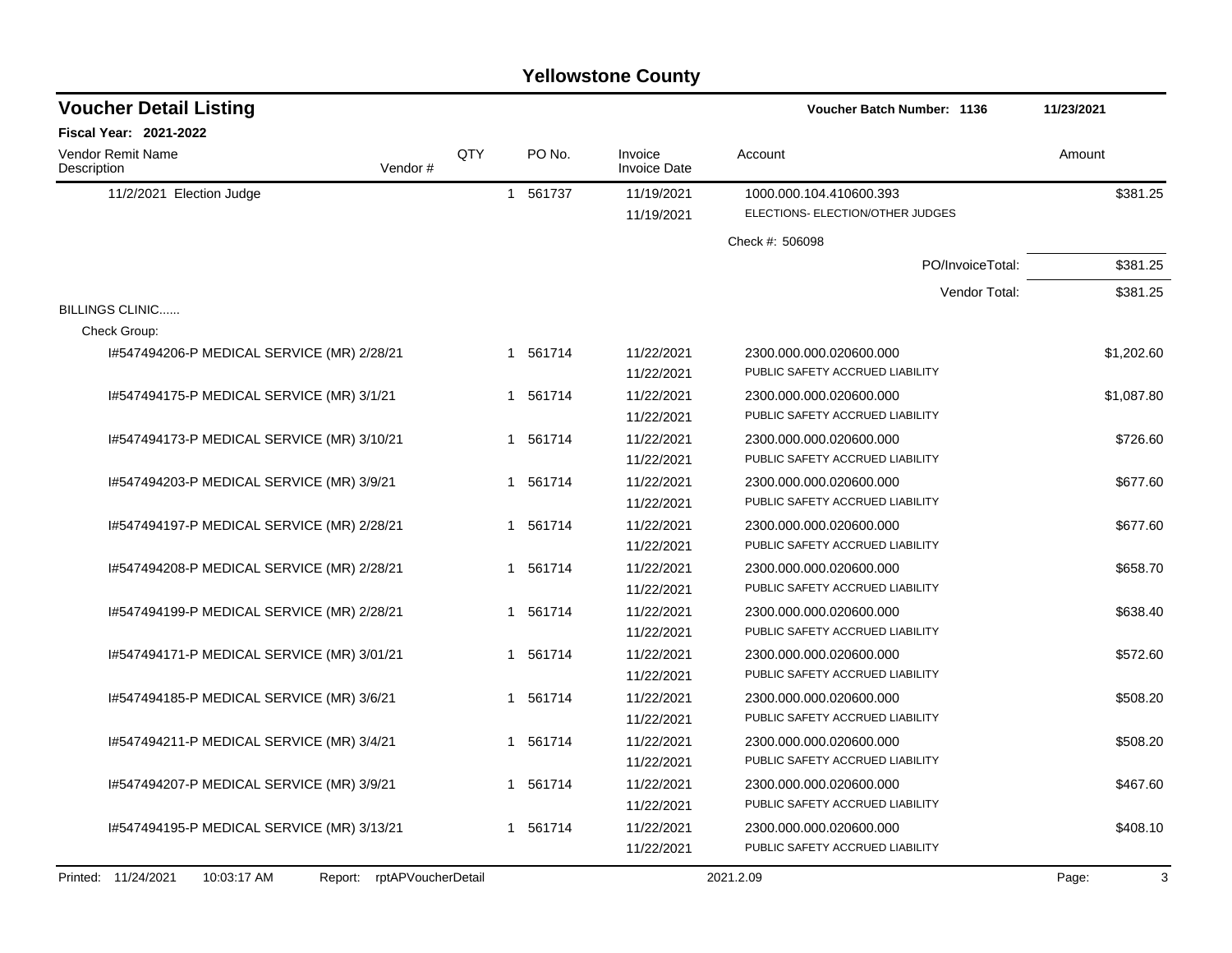| <b>Voucher Detail Listing</b>              |                |          |                                | Voucher Batch Number: 1136                                 | 11/23/2021 |
|--------------------------------------------|----------------|----------|--------------------------------|------------------------------------------------------------|------------|
| <b>Fiscal Year: 2021-2022</b>              |                |          |                                |                                                            |            |
| Vendor Remit Name<br>Description           | QTY<br>Vendor# | PO No.   | Invoice<br><b>Invoice Date</b> | Account                                                    | Amount     |
| I#547494179-P MEDICAL SERVICE (MR) 2/28/21 |                | 1 561714 | 11/22/2021<br>11/22/2021       | 2300.000.000.020600.000<br>PUBLIC SAFETY ACCRUED LIABILITY | \$362.60   |
| 1#547494213-P MEDICAL SERVICE (MR) 3/1/21  |                | 1 561714 | 11/22/2021<br>11/22/2021       | 2300.000.000.020600.000<br>PUBLIC SAFETY ACCRUED LIABILITY | \$277.20   |
| 1#547494187-P MEDICAL SERVICE (MR) 3/10/21 |                | 1 561714 | 11/22/2021<br>11/22/2021       | 2300.000.000.020600.000<br>PUBLIC SAFETY ACCRUED LIABILITY | \$244.30   |
| 1#547494192-P MEDICAL SERVICE (MR) 3/15/21 |                | 1 561714 | 11/22/2021<br>11/22/2021       | 2300.000.000.020600.000<br>PUBLIC SAFETY ACCRUED LIABILITY | \$233.80   |
| 1#547494205-P MEDICAL SERVICE (MR) 3/2/21  |                | 1 561714 | 11/22/2021<br>11/22/2021       | 2300.000.000.020600.000<br>PUBLIC SAFETY ACCRUED LIABILITY | \$207.20   |
| 1#547494177-P MEDICAL SERVICE (MR) 3/14/21 |                | 1 561714 | 11/22/2021<br>11/22/2021       | 2300.000.000.020600.000<br>PUBLIC SAFETY ACCRUED LIABILITY | \$175.70   |
| 1#547494212-P MEDICAL SERVICE (MR) 3/2/21  |                | 1 561714 | 11/22/2021<br>11/22/2021       | 2300.000.000.020600.000<br>PUBLIC SAFETY ACCRUED LIABILITY | \$138.60   |
| 1#547494214-P MEDICAL SERVICE (MR) 3/1/21  |                | 1 561714 | 11/22/2021<br>11/22/2021       | 2300.000.000.020600.000<br>PUBLIC SAFETY ACCRUED LIABILITY | \$138.60   |
| 1#547494201-P MEDICAL SERVICE (MR) 3/03/21 |                | 1 561714 | 11/22/2021<br>11/22/2021       | 2300.000.000.020600.000<br>PUBLIC SAFETY ACCRUED LIABILITY | \$138.60   |
| 1#547494202-P MEDICAL SERVICE (MR) 3/5/21  |                | 1 561714 | 11/22/2021<br>11/22/2021       | 2300.000.000.020600.000<br>PUBLIC SAFETY ACCRUED LIABILITY | \$138.60   |
| 1#547494180-P MEDICAL SERVICE (MR) 3/14/21 |                | 1 561714 | 11/22/2021<br>11/22/2021       | 2300.000.000.020600.000<br>PUBLIC SAFETY ACCRUED LIABILITY | \$138.60   |
| 1#547494183-P MEDICAL SERVICE (MR) 3/4/21  |                | 1 561714 | 11/22/2021<br>11/22/2021       | 2300.000.000.020600.000<br>PUBLIC SAFETY ACCRUED LIABILITY | \$116.90   |
| 1#547494210-P MEDICAL SERVICE (MR) 2/28/21 |                | 1 561714 | 11/22/2021<br>11/22/2021       | 2300.000.000.020600.000<br>PUBLIC SAFETY ACCRUED LIABILITY | \$30.10    |
| 1#547494191-P MEDICAL SERVICE (MR) 3/12/21 |                | 1 561714 | 11/22/2021<br>11/22/2021       | 2300.000.000.020600.000<br>PUBLIC SAFETY ACCRUED LIABILITY | \$20.30    |
| I#547494190-P MEDICAL SERVICE (MR) 3/15/21 |                | 1 561714 | 11/22/2021<br>11/22/2021       | 2300.000.000.020600.000<br>PUBLIC SAFETY ACCRUED LIABILITY | \$20.30    |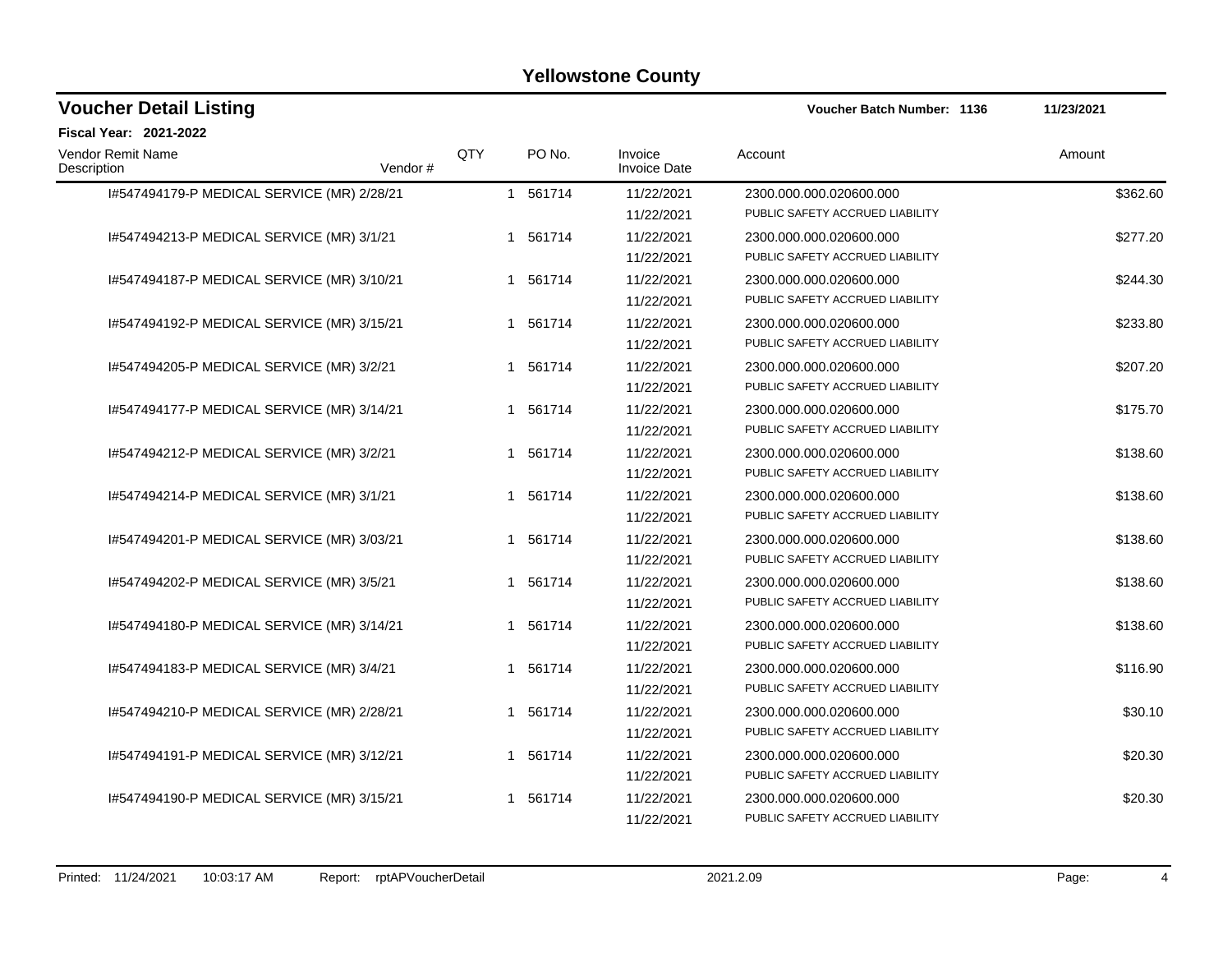| <b>Voucher Detail Listing</b>                                       |              |        |                                | <b>Voucher Batch Number: 1136</b> | 11/23/2021 |
|---------------------------------------------------------------------|--------------|--------|--------------------------------|-----------------------------------|------------|
| <b>Fiscal Year: 2021-2022</b>                                       |              |        |                                |                                   |            |
| QTY<br>Vendor Remit Name<br>Description<br>Vendor#                  |              | PO No. | Invoice<br><b>Invoice Date</b> | Account                           | Amount     |
| 1#547494176-P MEDICAL SERVICE (MR) 2/28/21                          | $\mathbf{1}$ | 561714 | 11/22/2021                     | 2300.000.000.020600.000           | \$20.30    |
|                                                                     |              |        | 11/22/2021                     | PUBLIC SAFETY ACCRUED LIABILITY   |            |
| 1#547494204-P MEDICAL SERVICE (MR) 3/3/21                           | 1            | 561714 | 11/22/2021                     | 2300.000.000.020600.000           | \$138.60   |
|                                                                     |              |        | 11/22/2021                     | PUBLIC SAFETY ACCRUED LIABILITY   |            |
| 1#546403803-1 MEDICAL SERVICE (ST) 6/7/21                           | 1            | 561714 | 11/22/2021                     | 2300.000.000.020600.000           | \$851.90   |
|                                                                     |              |        | 11/22/2021                     | PUBLIC SAFETY ACCRUED LIABILITY   |            |
| 1#546412758-P MEDICAL SERVICE (ST) 6/7/21                           | $\mathbf{1}$ | 561714 | 11/22/2021                     | 2300.000.000.020600.000           | \$164.50   |
|                                                                     |              |        | 11/22/2021                     | PUBLIC SAFETY ACCRUED LIABILITY   |            |
| 1#546758878-P MEDICAL SERVICE (ST) 6/15/21                          | $\mathbf{1}$ | 561714 | 11/22/2021                     | 2300.000.000.020600.000           | \$1,278.90 |
|                                                                     |              |        | 11/22/2021                     | PUBLIC SAFETY ACCRUED LIABILITY   |            |
| 1#546405316-1 MEDICAL SERVICE (6/15/21                              | $\mathbf 1$  | 561714 | 11/22/2021                     | 2300.000.000.020600.000           | \$4,851.00 |
|                                                                     |              |        | 11/22/2021                     | PUBLIC SAFETY ACCRUED LIABILITY   |            |
| I#546396994-P MEDICAL SERVICE (CJ) 7/2/21                           | $\mathbf 1$  | 561714 | 11/22/2021                     | 2300.000.136.420200.356           | \$173.60   |
|                                                                     |              |        | 11/22/2021                     | DETENTION- DOCTORS/HOSPITALS      |            |
| I#546451277-P MEDICAL SERVICE (LD) 7/7/21                           | -1           | 561714 | 11/22/2021                     | 2300.000.136.420200.356           | \$357.00   |
|                                                                     |              |        | 11/22/2021                     | DETENTION- DOCTORS/HOSPITALS      |            |
| 1#546484147-P MEDICAL SERVICE (LD) 7/8/21                           | 1            | 561714 | 11/22/2021                     | 2300.000.136.420200.356           | \$212.10   |
|                                                                     |              |        | 11/22/2021                     | DETENTION- DOCTORS/HOSPITALS      |            |
| 1#546442630-1 MEDCIAL SERVICE (LD) 7/7/21                           |              | 561714 | 11/22/2021                     | 2300.000.136.420200.356           | \$2,706.90 |
|                                                                     |              |        | 11/22/2021                     | DETENTION- DOCTORS/HOSPITALS      |            |
| 1#547338867-1 MEDICAL SERVICE (CA) 8/10/21                          | $\mathbf 1$  | 561714 | 11/22/2021                     | 2300.000.136.420200.356           | \$1,878.10 |
|                                                                     |              |        | 11/22/2021                     | DETENTION- DOCTORS/HOSPITALS      |            |
| I#547338869-P MEDICAL SERVICE (CA) 8/10/21                          |              | 561714 | 11/22/2021                     | 2300.000.136.420200.356           | \$357.00   |
|                                                                     |              |        | 11/22/2021                     | DETENTION- DOCTORS/HOSPITALS      |            |
| I#547338871-P MEDICAL SERVICE (CA) 8/10/21                          | 1            | 561714 | 11/22/2021                     | 2300.000.136.420200.356           | \$114.80   |
|                                                                     |              |        | 11/22/2021                     | DETENTION- DOCTORS/HOSPITALS      |            |
| 1#547338868-P MEDICAL SERVICE (CA) 8/10/21                          | 1            | 561714 | 11/22/2021                     | 2300.000.136.420200.356           | \$20.30    |
|                                                                     |              |        | 11/22/2021                     | DETENTION- DOCTORS/HOSPITALS      |            |
| 1#547494168-P MEDICAL SERVICE (MR) 3/4/21                           | $\mathbf{1}$ | 561714 | 11/22/2021                     | 2300.000.000.020600.000           | \$1,257.20 |
|                                                                     |              |        | 11/22/2021                     | PUBLIC SAFETY ACCRUED LIABILITY   |            |
|                                                                     |              |        |                                | Check #: 506099                   |            |
| Printed: 11/24/2021<br>10:03:17 AM<br>rptAPVoucherDetail<br>Report: |              |        |                                | 2021.2.09                         | Page:<br>5 |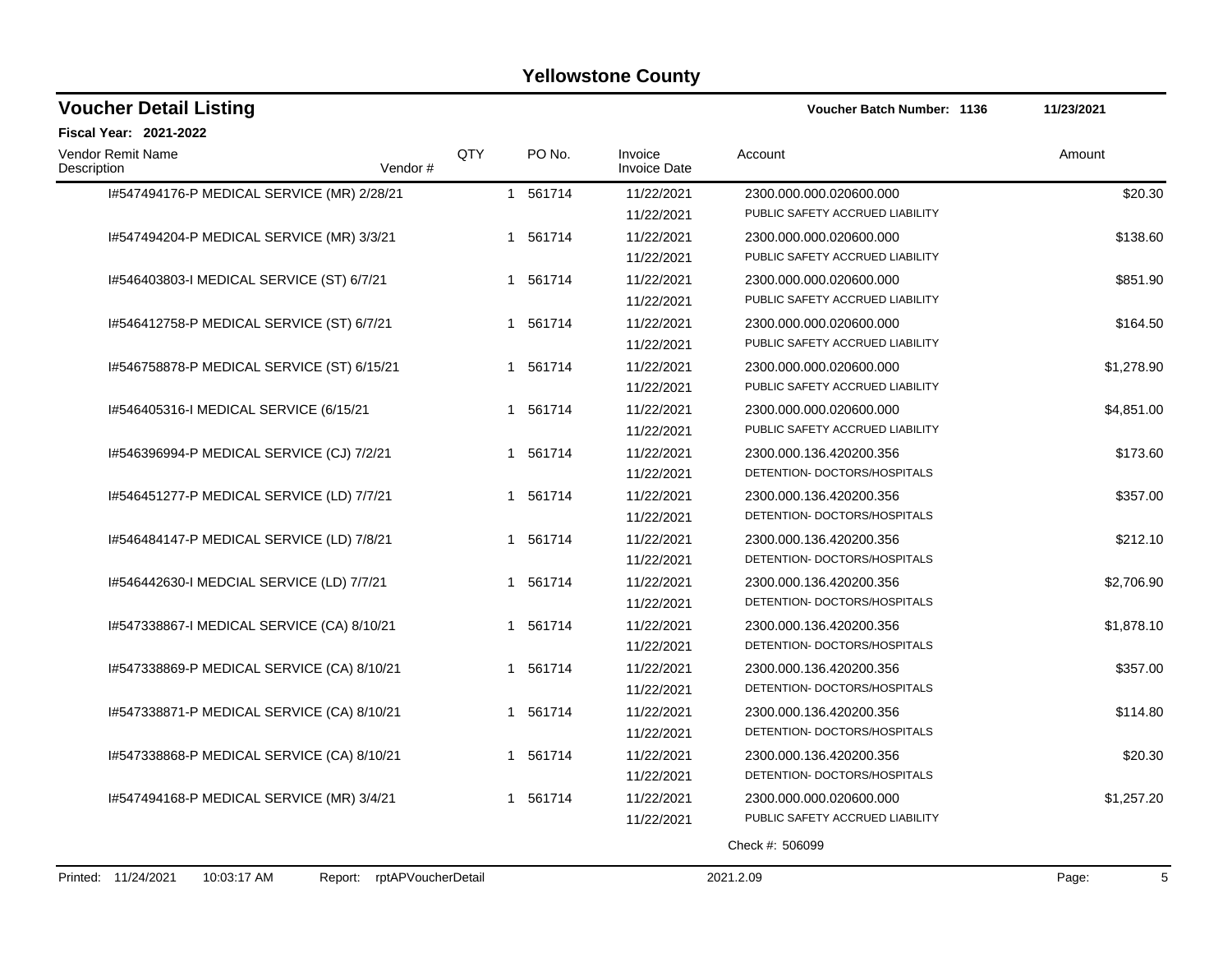| <b>Voucher Detail Listing</b>                                       |              |          |                                | Voucher Batch Number: 1136                               |                  | 11/23/2021  |  |
|---------------------------------------------------------------------|--------------|----------|--------------------------------|----------------------------------------------------------|------------------|-------------|--|
| <b>Fiscal Year: 2021-2022</b>                                       |              |          |                                |                                                          |                  |             |  |
| <b>Vendor Remit Name</b><br>Vendor#<br>Description                  | QTY          | PO No.   | Invoice<br><b>Invoice Date</b> | Account                                                  |                  | Amount      |  |
|                                                                     |              |          |                                |                                                          | PO/InvoiceTotal: | \$24,897.60 |  |
|                                                                     |              |          |                                |                                                          | Vendor Total:    | \$24,897.60 |  |
| <b>BILLINGS FLYING SERVICE INC</b><br>Check Group:                  |              |          |                                |                                                          |                  |             |  |
| I#00743; Helicopter cart modification                               |              | 1 561724 | 11/19/2021<br>11/19/2021       | 2300.000.132.420150.220<br>PATROL- OPERATING SUPPLIES    |                  | \$500.00    |  |
| I#00743; Helicopter searchlight                                     |              | 1 561724 | 11/19/2021<br>11/19/2021       | 2916.000.132.420205.940<br>JAG 2021 SH69                 |                  | \$5,087.01  |  |
| I#00743; Helicopter searchlight repairs                             |              | 1 561724 | 11/19/2021<br>11/19/2021       | 2916.000.132.420205.940<br>JAG 2021 SH69                 |                  | \$4,557.00  |  |
| I#00743; Helicopter searchlight screws                              | $\mathbf{1}$ | 561724   | 11/19/2021<br>11/19/2021       | 2916.000.132.420205.220<br>JAG 2021 SH69                 |                  | \$19.90     |  |
| I#00743; Helicopter headsets                                        | 4            | 561724   | 11/19/2021<br>11/19/2021       | 2916.000.132.420205.220<br>JAG 2021 SH69                 |                  | \$1,500.00  |  |
|                                                                     |              |          |                                | Check #: 506100                                          |                  |             |  |
|                                                                     |              |          |                                |                                                          | PO/InvoiceTotal: | \$11,663.91 |  |
|                                                                     |              |          |                                |                                                          | Vendor Total:    | \$11,663.91 |  |
| BLUE KNIGHT SECURITY LLC                                            |              |          |                                |                                                          |                  |             |  |
| Check Group:                                                        |              |          |                                |                                                          |                  |             |  |
| I#2516; Extradite from TX to YCDF (Rowland)                         |              | 1 561726 | 11/19/2021<br>11/19/2021       | 2300.000.136.420200.310<br>DETENTION- PRISONER TRANSPORT |                  | \$3,025.00  |  |
|                                                                     |              |          |                                | Check #: 506101                                          |                  |             |  |
|                                                                     |              |          |                                |                                                          | PO/InvoiceTotal: | \$3,025.00  |  |
|                                                                     |              |          |                                |                                                          | Vendor Total:    | \$3,025.00  |  |
| <b>BNSF RAILWAY COMPANY</b>                                         |              |          |                                |                                                          |                  |             |  |
| Check Group:                                                        |              |          |                                |                                                          |                  |             |  |
| C#40154063 I#21003443 LAND LEASE                                    | 1            | 561739   | 11/19/2021<br>11/19/2021       | 2110.000.401.430200.220<br>ROAD- OPERATING SUPPLIES      |                  | \$106.09    |  |
| ROADWAY PERMIT POMPEYS PILLAR MONT<br>11/1-11/26                    |              | 1 561739 | 11/19/2021                     | 2110.000.401.430200.220                                  |                  | \$5.00      |  |
|                                                                     |              |          | 11/19/2021                     | ROAD- OPERATING SUPPLIES                                 |                  |             |  |
| Printed: 11/24/2021<br>10:03:17 AM<br>rptAPVoucherDetail<br>Report: |              |          |                                | 2021.2.09                                                |                  | Page:<br>6  |  |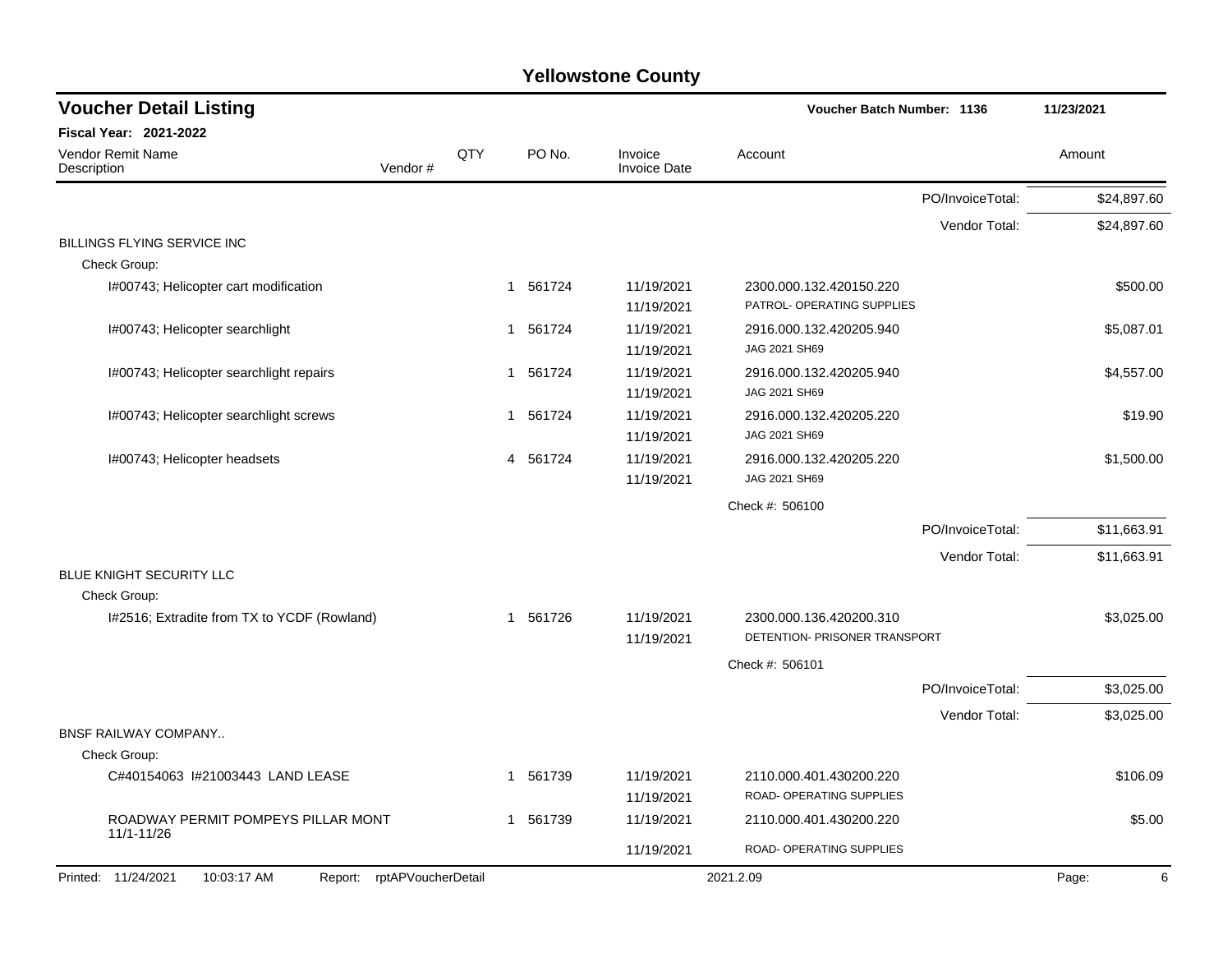| <b>Voucher Detail Listing</b>                               |                    |     |          |                                | Voucher Batch Number: 1136                                 |                  | 11/23/2021              |  |
|-------------------------------------------------------------|--------------------|-----|----------|--------------------------------|------------------------------------------------------------|------------------|-------------------------|--|
| <b>Fiscal Year: 2021-2022</b>                               |                    |     |          |                                |                                                            |                  |                         |  |
| <b>Vendor Remit Name</b><br>Description                     | Vendor#            | QTY | PO No.   | Invoice<br><b>Invoice Date</b> | Account                                                    |                  | Amount                  |  |
|                                                             |                    |     |          |                                | Check #: 506102                                            |                  |                         |  |
|                                                             |                    |     |          |                                |                                                            | PO/InvoiceTotal: | \$111.09                |  |
|                                                             |                    |     |          |                                |                                                            | Vendor Total:    | \$111.09                |  |
| BROWN'S AUTO SERVICE INC                                    | 034065             |     |          |                                |                                                            |                  |                         |  |
| Check Group:<br>I#157677; Car #25 50k trans. svc.           |                    |     | 1 561711 | 11/19/2021<br>11/19/2021       | 2300.000.132.420150.361<br>PATROL- VEHICLE REPAIRS         |                  | \$306.08                |  |
|                                                             |                    |     |          |                                | Check #: 506103                                            |                  |                         |  |
|                                                             |                    |     |          |                                |                                                            | PO/InvoiceTotal: | \$306.08                |  |
|                                                             |                    |     |          |                                |                                                            | Vendor Total:    | \$306.08                |  |
| <b>CAPITAL ONE</b>                                          |                    |     |          |                                |                                                            |                  |                         |  |
| Check Group:<br>I#646363 SC candy 10/13/21                  |                    |     | 1 561722 | 11/19/2021                     | 2300.000.136.420200.222                                    |                  | \$350.40                |  |
|                                                             |                    |     |          | 11/19/2021                     | DETENTION- INMATE BENEFIT                                  |                  |                         |  |
| I#646363 SC Water 11/3/21                                   |                    |     | 1 561722 | 11/19/2021<br>11/19/2021       | 2300.000.136.420200.222<br>DETENTION- INMATE BENEFIT       |                  | \$20.52                 |  |
| I#646363 SC Candy/Soda 11/4/21                              |                    |     | 1 561722 | 11/19/2021<br>11/19/2021       | 2300.000.136.420200.222<br>DETENTION- INMATE BENEFIT       |                  | \$701.02                |  |
|                                                             |                    |     |          |                                | Check #: 506104                                            |                  |                         |  |
|                                                             |                    |     |          |                                |                                                            | PO/InvoiceTotal: | \$1,071.94              |  |
|                                                             |                    |     |          |                                |                                                            | Vendor Total:    | \$1,071.94              |  |
| CHARTER COMMUNICATIONS.                                     |                    |     |          |                                |                                                            |                  |                         |  |
| Check Group:<br>I#2088374111521 A#8313200012088374 11/15/21 |                    |     | 1 561721 | 11/19/2021<br>11/19/2021       | 2300.000.126.420800.345<br>CORONER- TELEPHONE & TECHNOLOGY |                  | \$109.99                |  |
|                                                             |                    |     |          |                                | Check #: 506105                                            |                  |                         |  |
|                                                             |                    |     |          |                                |                                                            | PO/InvoiceTotal: | \$109.99                |  |
|                                                             |                    |     |          |                                |                                                            | Vendor Total:    | \$109.99                |  |
| CLAWSON, LINDA<br>Check Group:                              |                    |     |          |                                |                                                            |                  |                         |  |
| Printed: 11/24/2021<br>10:03:17 AM<br>Report:               | rptAPVoucherDetail |     |          |                                | 2021.2.09                                                  |                  | $\overline{7}$<br>Page: |  |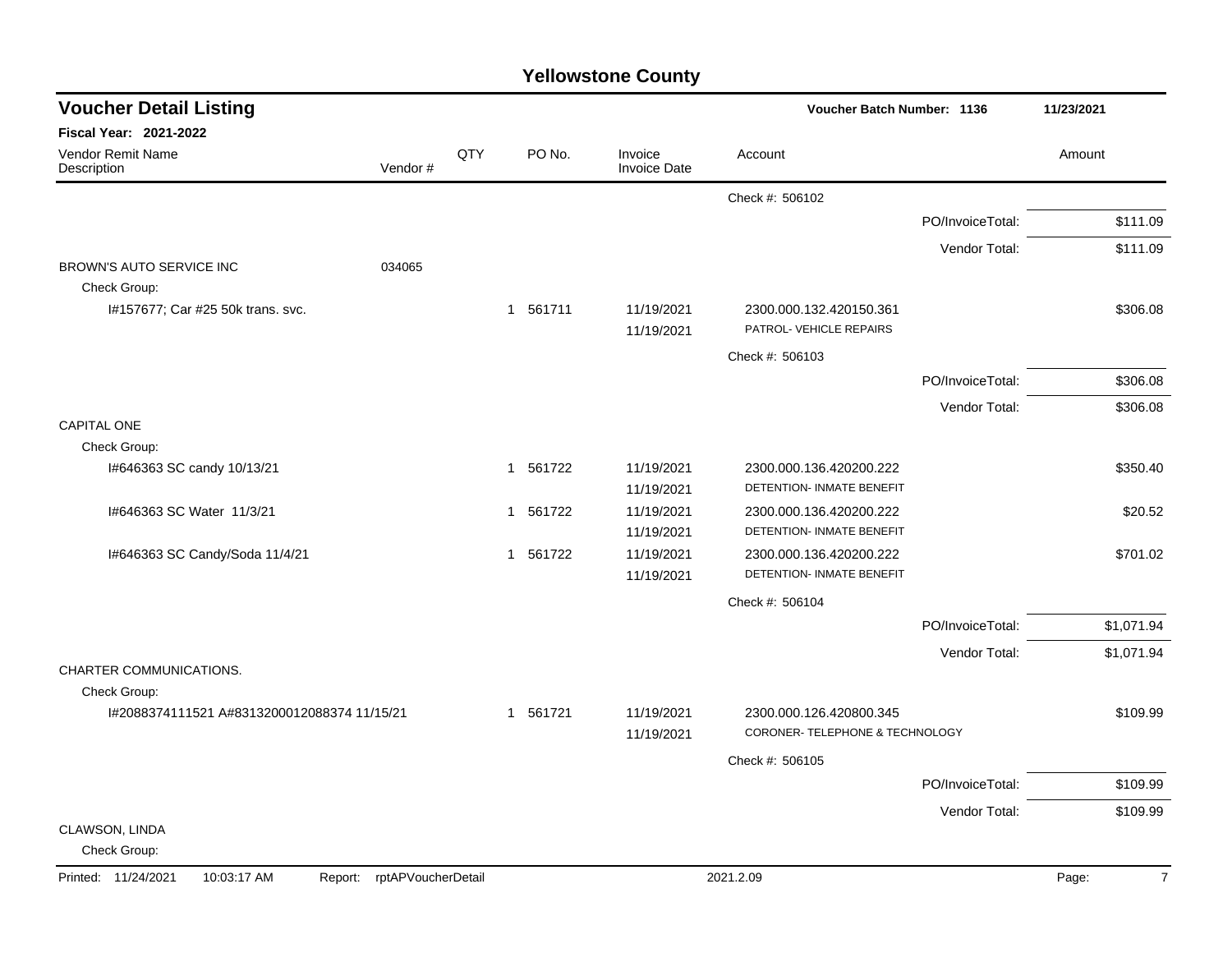|                                                        |                            |     |          | <b>Yellowstone County</b>      |                                                               |            |
|--------------------------------------------------------|----------------------------|-----|----------|--------------------------------|---------------------------------------------------------------|------------|
| <b>Voucher Detail Listing</b>                          |                            |     |          |                                | <b>Voucher Batch Number: 1136</b>                             | 11/23/2021 |
| Fiscal Year: 2021-2022                                 |                            |     |          |                                |                                                               |            |
| Vendor Remit Name<br>Description                       | Vendor#                    | QTY | PO No.   | Invoice<br><b>Invoice Date</b> | Account                                                       | Amount     |
| 11/2/2021 Election Judge                               |                            |     | 1 561750 | 11/19/2021<br>11/19/2021       | 1000.000.104.410600.393<br>ELECTIONS- ELECTION/OTHER JUDGES   | \$476.25   |
|                                                        |                            |     |          |                                | Check #: 506106                                               |            |
|                                                        |                            |     |          |                                | PO/InvoiceTotal:                                              | \$476.25   |
|                                                        |                            |     |          |                                | Vendor Total:                                                 | \$476.25   |
| CML SECURITY, LLC<br>Check Group:                      |                            |     |          |                                |                                                               |            |
| 1#71434-005 MAINTENANCE VISIT #1 2021                  |                            |     | 1 561725 | 11/19/2021<br>11/19/2021       | 2300.000.136.420200.368<br>DETENTION- SOFTWARE/HARDWARE MAINT | \$6,900.00 |
|                                                        |                            |     |          |                                | Check #: 506107                                               |            |
|                                                        |                            |     |          |                                | PO/InvoiceTotal:                                              | \$6,900.00 |
|                                                        |                            |     |          |                                | Vendor Total:                                                 | \$6,900.00 |
| DANA SAFETY SUPPLY INC                                 |                            |     |          |                                |                                                               |            |
| Check Group:<br>I#757109; Sirens - new patrol vehicles |                            |     | 5 561719 | 11/19/2021                     | 2300.000.132.420150.940                                       | \$2,329.27 |
|                                                        |                            |     |          | 11/19/2021                     | PATROL- CAPITAL OUTLAY/ EQUIPMENT                             |            |
|                                                        |                            |     |          |                                | Check #: 506108                                               |            |
|                                                        |                            |     |          |                                | PO/InvoiceTotal:                                              | \$2,329.27 |
|                                                        |                            |     |          |                                | Vendor Total:                                                 | \$2,329.27 |
| DAVIS, DONNA                                           |                            |     |          |                                |                                                               |            |
| Check Group:<br>11/2/2021 Election Judge               |                            |     | 1 561740 | 11/19/2021                     | 1000.000.104.410600.393                                       | \$311.25   |
|                                                        |                            |     |          | 11/19/2021                     | ELECTIONS- ELECTION/OTHER JUDGES                              |            |
|                                                        |                            |     |          |                                | Check #: 506109                                               |            |
|                                                        |                            |     |          |                                | PO/InvoiceTotal:                                              | \$311.25   |
|                                                        |                            |     |          |                                | Vendor Total:                                                 | \$311.25   |
| DOKKEN, KATHY<br>Check Group:                          |                            |     |          |                                |                                                               |            |
| 11/2/2021 Election Judge                               |                            |     | 1 561761 | 11/22/2021<br>11/22/2021       | 1000.000.104.410600.393<br>ELECTIONS- ELECTION/OTHER JUDGES   | \$165.00   |
| Printed: 11/24/2021<br>10:03:17 AM                     | Report: rptAPVoucherDetail |     |          |                                | 2021.2.09                                                     | Page:<br>8 |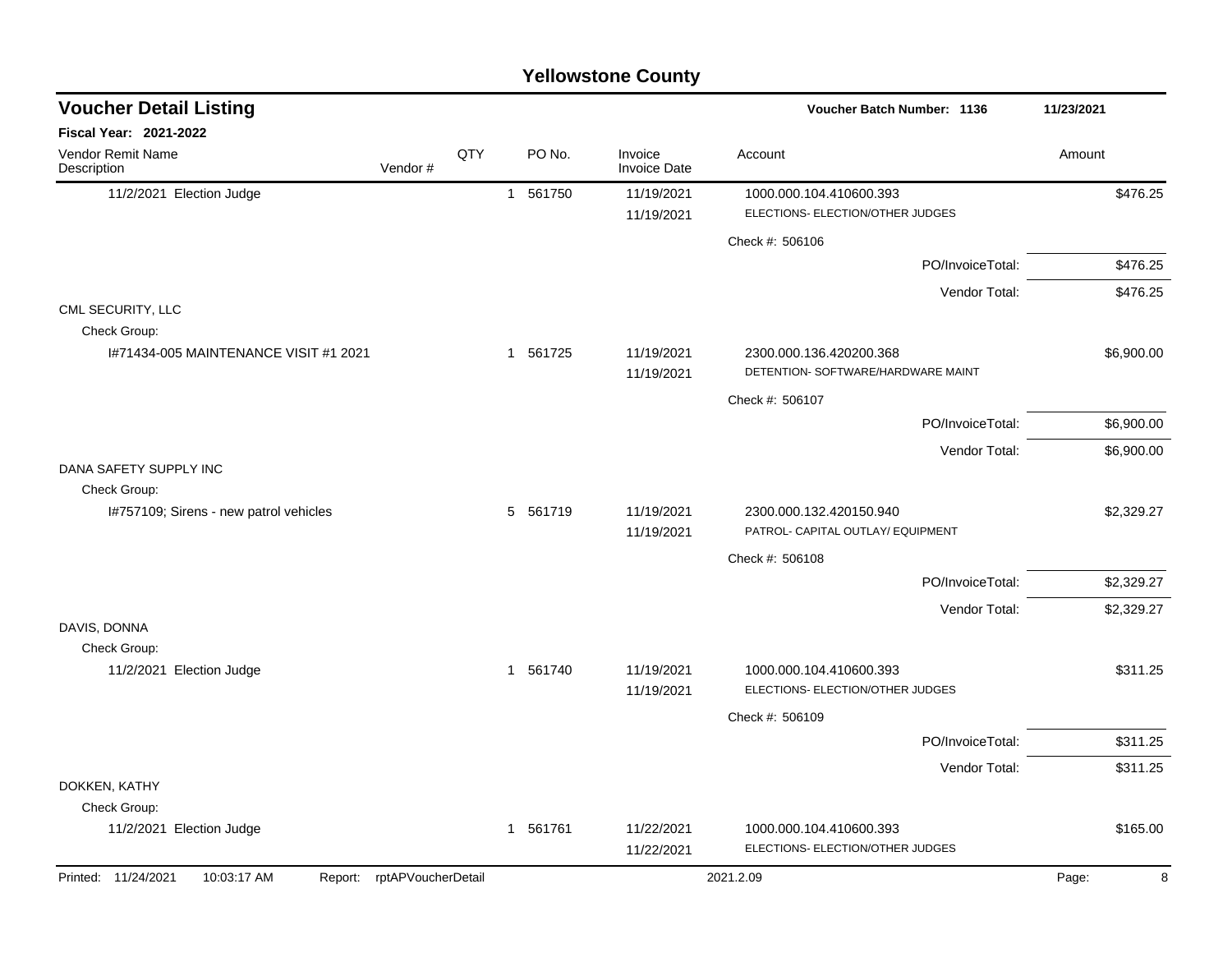| <b>Voucher Detail Listing</b>                   |                    |     |          |                                | Voucher Batch Number: 1136                               |                  | 11/23/2021  |  |
|-------------------------------------------------|--------------------|-----|----------|--------------------------------|----------------------------------------------------------|------------------|-------------|--|
| Fiscal Year: 2021-2022                          |                    |     |          |                                |                                                          |                  |             |  |
| Vendor Remit Name<br>Description                | Vendor#            | QTY | PO No.   | Invoice<br><b>Invoice Date</b> | Account                                                  |                  | Amount      |  |
|                                                 |                    |     |          |                                | Check #: 506110                                          |                  |             |  |
|                                                 |                    |     |          |                                |                                                          | PO/InvoiceTotal: | \$165.00    |  |
|                                                 |                    |     |          |                                |                                                          | Vendor Total:    | \$165.00    |  |
| FRANK, BOB.                                     |                    |     |          |                                |                                                          |                  |             |  |
| Check Group:                                    |                    |     |          |                                |                                                          |                  |             |  |
| I#273153 Drain Cleaning & Maint Nov 2021        |                    |     | 1 561774 | 11/22/2021<br>11/22/2021       | 7259.000.730.431200.362<br>HARLAN DRAIN- MAINT & REPAIRS |                  | \$1,260.00  |  |
|                                                 |                    |     |          |                                | Check #: 506111                                          |                  |             |  |
|                                                 |                    |     |          |                                |                                                          | PO/InvoiceTotal: | \$1,260.00  |  |
|                                                 |                    |     |          |                                |                                                          | Vendor Total:    | \$1,260.00  |  |
| GOODRIDGE, TIM                                  |                    |     |          |                                |                                                          |                  |             |  |
| Check Group:                                    |                    |     |          |                                |                                                          |                  |             |  |
| PER DIEM IAFE CONV SAN ANTONIO 11/27-12/2/21 TM |                    |     | 1 561756 | 11/19/2021<br>11/19/2021       | 5810.000.551.460442.370<br>METRA ADMIN- TRAVEL/MOVING    |                  | \$250.00    |  |
|                                                 |                    |     |          |                                | Check #: 506112                                          |                  |             |  |
|                                                 |                    |     |          |                                |                                                          | PO/InvoiceTotal: | \$250.00    |  |
|                                                 |                    |     |          |                                |                                                          | Vendor Total:    | \$250.00    |  |
| <b>GUARDIAN TAX MT LLC</b>                      |                    |     |          |                                |                                                          |                  |             |  |
| Check Group:                                    |                    |     |          |                                |                                                          |                  |             |  |
| A17254 Redemption (339)                         |                    |     | 1 561770 | 11/22/2021                     | 7150.000.000.021250.000                                  |                  | \$2,887.61  |  |
|                                                 |                    |     |          | 11/22/2021                     | REDEMPTION DUE TO OTHERS                                 |                  |             |  |
| B01366 Redemption (340)                         |                    |     | 1 561770 | 11/22/2021                     | 7150.000.000.021250.000                                  |                  | \$3,090.56  |  |
|                                                 |                    |     |          | 11/22/2021                     | REDEMPTION DUE TO OTHERS                                 |                  |             |  |
| C06441 Redemption (341)                         |                    |     | 1 561770 | 11/22/2021                     | 7150.000.000.021250.000                                  |                  | \$3,187.30  |  |
|                                                 |                    |     |          | 11/22/2021                     | REDEMPTION DUE TO OTHERS                                 |                  |             |  |
| C04793 Redemption (342)                         |                    |     | 1 561770 | 11/22/2021                     | 7150.000.000.021250.000                                  |                  | \$981.90    |  |
|                                                 |                    |     |          | 11/22/2021                     | REDEMPTION DUE TO OTHERS                                 |                  |             |  |
|                                                 |                    |     |          |                                | Check #: 506113                                          |                  |             |  |
|                                                 |                    |     |          |                                |                                                          | PO/InvoiceTotal: | \$10,147.37 |  |
|                                                 |                    |     |          |                                |                                                          | Vendor Total:    | \$10,147.37 |  |
| Printed: 11/24/2021<br>10:03:17 AM<br>Report:   | rptAPVoucherDetail |     |          |                                | 2021.2.09                                                |                  | 9<br>Page:  |  |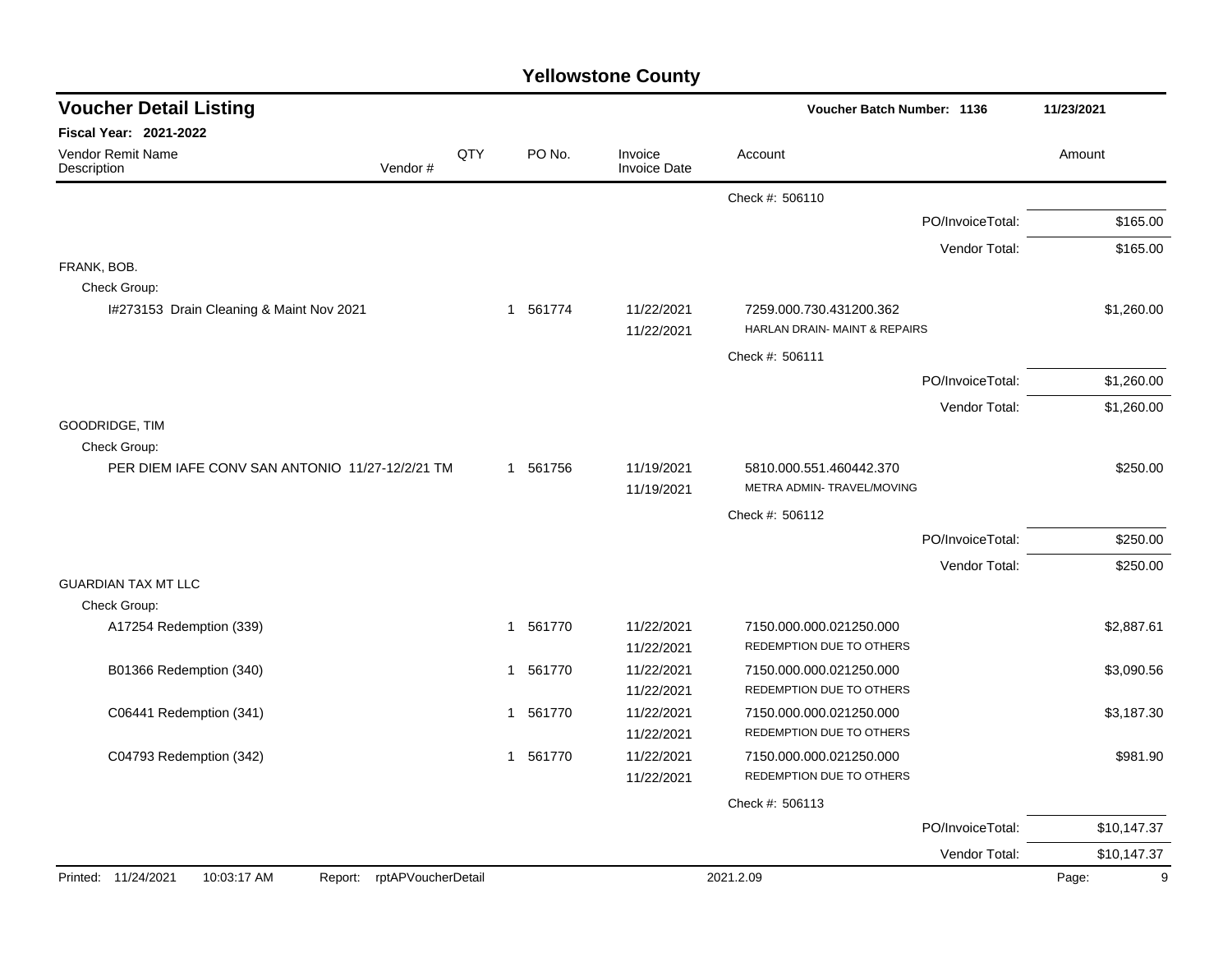| <b>Voucher Detail Listing</b>                      | Voucher Batch Number: 1136 |     | 11/23/2021 |                                |                                                             |                  |             |
|----------------------------------------------------|----------------------------|-----|------------|--------------------------------|-------------------------------------------------------------|------------------|-------------|
| <b>Fiscal Year: 2021-2022</b>                      |                            |     |            |                                |                                                             |                  |             |
| Vendor Remit Name<br>Description                   | Vendor#                    | QTY | PO No.     | Invoice<br><b>Invoice Date</b> | Account                                                     |                  | Amount      |
| HAWK, JANET                                        |                            |     |            |                                |                                                             |                  |             |
| Check Group:                                       |                            |     |            |                                |                                                             |                  |             |
| 11/2/2021 Election Judge                           |                            |     | 1 561741   | 11/19/2021<br>11/19/2021       | 1000.000.104.410600.393<br>ELECTIONS- ELECTION/OTHER JUDGES |                  | \$555.00    |
|                                                    |                            |     |            |                                | Check #: 506114                                             |                  |             |
|                                                    |                            |     |            |                                |                                                             | PO/InvoiceTotal: | \$555.00    |
|                                                    |                            |     |            |                                |                                                             | Vendor Total:    | \$555.00    |
| HUNT, MONA                                         |                            |     |            |                                |                                                             |                  |             |
| Check Group:                                       |                            |     |            |                                |                                                             |                  |             |
| MILEAGE MACO HR WORKSHOP MILES CITY 11/15/21<br>MН |                            |     | 1 561771   | 11/22/2021                     | 1000.000.113.410540.370                                     |                  | \$161.28    |
|                                                    |                            |     |            | 11/22/2021                     | TREASURER-TRAVEL                                            |                  |             |
|                                                    |                            |     |            |                                | Check #: 506115                                             |                  |             |
|                                                    |                            |     |            |                                |                                                             | PO/InvoiceTotal: | \$161.28    |
|                                                    |                            |     |            |                                |                                                             | Vendor Total:    | \$161.28    |
| INDUSTRIAL COMMUNICATIONS & ELECTRONICS<br>003555  |                            |     |            |                                |                                                             |                  |             |
| Check Group:                                       |                            |     |            |                                |                                                             |                  |             |
| I#41075; Lockwood channel repair                   |                            |     | 1 561706   | 11/19/2021<br>11/19/2021       | 2300.000.135.420180.316<br><b>MISC- RADIO MAINT</b>         |                  | \$535.50    |
|                                                    |                            |     |            |                                | Check #: 506116                                             |                  |             |
|                                                    |                            |     |            |                                |                                                             | PO/InvoiceTotal: | \$535.50    |
|                                                    |                            |     |            |                                |                                                             | Vendor Total:    | \$535.50    |
| JOHANNES, PAULA                                    |                            |     |            |                                |                                                             |                  |             |
| Check Group:                                       |                            |     |            |                                |                                                             |                  |             |
| 11/2/2021 Election Judge                           |                            |     | 1 561736   | 11/19/2021<br>11/19/2021       | 1000.000.104.410600.393<br>ELECTIONS- ELECTION/OTHER JUDGES |                  | \$203.75    |
|                                                    |                            |     |            |                                |                                                             |                  |             |
|                                                    |                            |     |            |                                | Check #: 506117                                             | PO/InvoiceTotal: | \$203.75    |
|                                                    |                            |     |            |                                |                                                             |                  |             |
| JORDAN, SUSAN                                      |                            |     |            |                                |                                                             | Vendor Total:    | \$203.75    |
| Printed: 11/24/2021<br>10:03:17 AM<br>Report:      | rptAPVoucherDetail         |     |            |                                | 2021.2.09                                                   |                  | Page:<br>10 |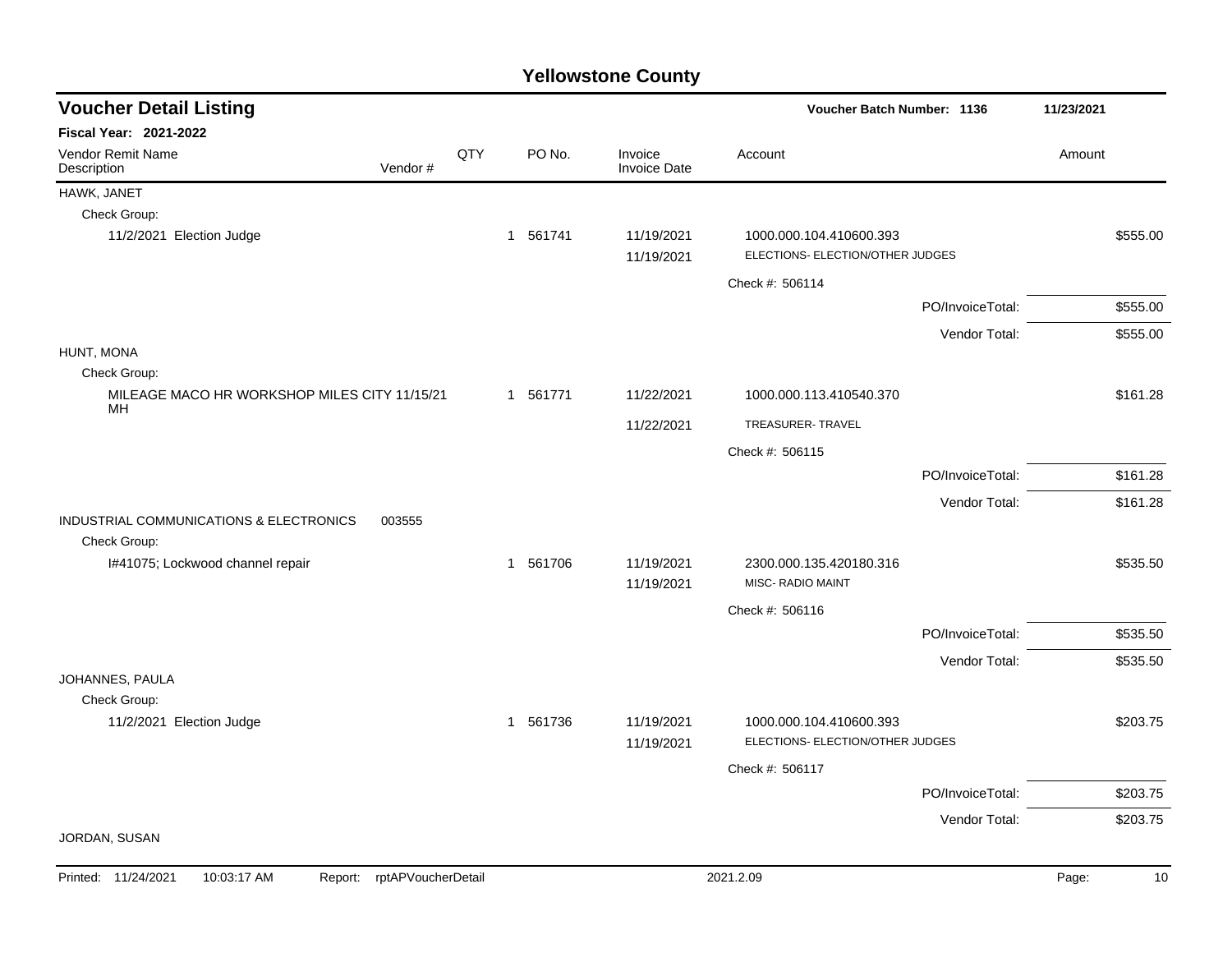|                                                                          |                            |     |          | <b>Yellowstone County</b>      |                                                             |             |
|--------------------------------------------------------------------------|----------------------------|-----|----------|--------------------------------|-------------------------------------------------------------|-------------|
| <b>Voucher Detail Listing</b>                                            |                            |     |          |                                | Voucher Batch Number: 1136                                  | 11/23/2021  |
| <b>Fiscal Year: 2021-2022</b>                                            |                            |     |          |                                |                                                             |             |
| Vendor Remit Name<br>Description                                         | Vendor#                    | QTY | PO No.   | Invoice<br><b>Invoice Date</b> | Account                                                     | Amount      |
| Check Group:                                                             |                            |     |          |                                |                                                             |             |
| 9/24-10/29/21 MAINT ZIMMERMAN PK                                         |                            |     | 1 561766 | 11/22/2021<br>11/22/2021       | 2210.000.405.460430.399<br>PARKS- OTHER CONTRACT SERVICES   | \$425.00    |
|                                                                          |                            |     |          |                                | Check #: 506118                                             |             |
|                                                                          |                            |     |          |                                | PO/InvoiceTotal:                                            | \$425.00    |
|                                                                          |                            |     |          |                                | Vendor Total:                                               | \$425.00    |
| <b>KENT, MARTIN</b>                                                      |                            |     |          |                                |                                                             |             |
| Check Group:                                                             |                            |     |          |                                |                                                             |             |
| Writ SM 19 5209<br>#21002829 Kent v. Falcon Ck. #1363428 - Advanced Care |                            |     | 1 561730 | 11/19/2021                     | 7151.000.000.021250.000                                     | \$433.78    |
| <b>Hospital A101-97159</b>                                               |                            |     |          | 11/19/2021                     | SHERIFF WRITS & NOTICES DUE TO OTHERS                       |             |
|                                                                          |                            |     |          |                                | Check #: 506119                                             |             |
|                                                                          |                            |     |          |                                | PO/InvoiceTotal:                                            | \$433.78    |
|                                                                          |                            |     |          |                                | Vendor Total:                                               | \$433.78    |
| KIMMERLE, LAURI                                                          |                            |     |          |                                |                                                             |             |
| Check Group:                                                             |                            |     |          |                                |                                                             |             |
| 11/2/2021 Election Judge                                                 |                            |     | 1 561751 | 11/19/2021<br>11/19/2021       | 1000.000.104.410600.393<br>ELECTIONS- ELECTION/OTHER JUDGES | \$367.50    |
|                                                                          |                            |     |          |                                | Check #: 506120                                             |             |
|                                                                          |                            |     |          |                                | PO/InvoiceTotal:                                            | \$367.50    |
|                                                                          |                            |     |          |                                | Vendor Total:                                               | \$367.50    |
| KINDSFATHER, GARY                                                        | 022304                     |     |          |                                |                                                             |             |
| Check Group:                                                             |                            |     |          |                                |                                                             |             |
| I#273152 Drain Cleaning & Maint Nov 2021                                 |                            |     | 1 561768 | 11/22/2021<br>11/22/2021       | 7259.000.730.431200.362<br>HARLAN DRAIN- MAINT & REPAIRS    | \$7,860.00  |
|                                                                          |                            |     |          |                                | Check #: 506121                                             |             |
|                                                                          |                            |     |          |                                | PO/InvoiceTotal:                                            | \$7,860.00  |
| KINGS ACE HARDWARE, STATE                                                |                            |     |          |                                | Vendor Total:                                               | \$7,860.00  |
|                                                                          |                            |     |          |                                |                                                             |             |
| 10:03:17 AM<br>Printed: 11/24/2021                                       | Report: rptAPVoucherDetail |     |          |                                | 2021.2.09                                                   | Page:<br>11 |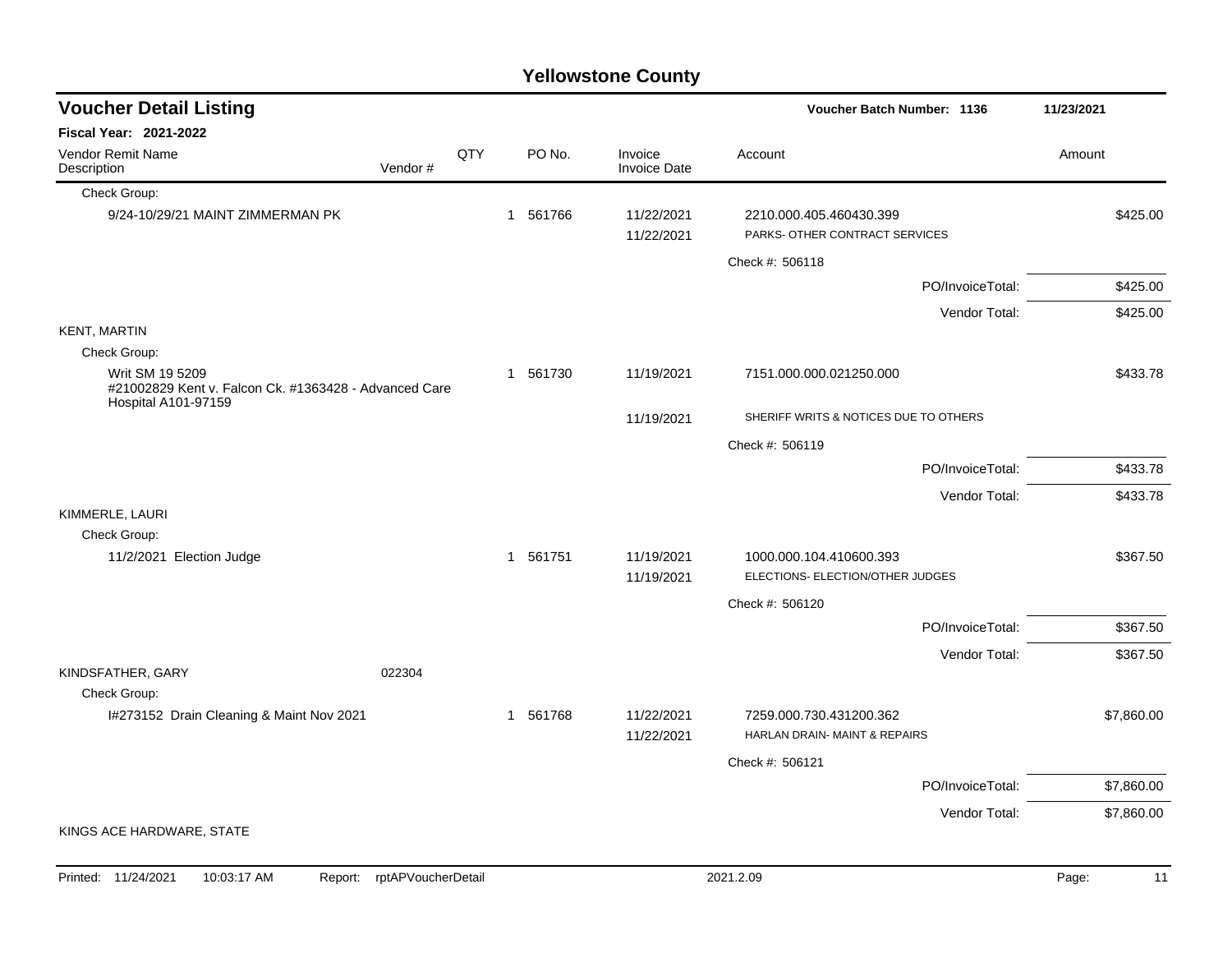|                                                                  |     |   |          | <b>Yellowstone County</b>      |                                                                  |                  |            |          |
|------------------------------------------------------------------|-----|---|----------|--------------------------------|------------------------------------------------------------------|------------------|------------|----------|
| <b>Voucher Detail Listing</b>                                    |     |   |          |                                | <b>Voucher Batch Number: 1136</b>                                |                  | 11/23/2021 |          |
| Fiscal Year: 2021-2022                                           |     |   |          |                                |                                                                  |                  |            |          |
| Vendor Remit Name<br>Description<br>Vendor#                      | QTY |   | PO No.   | Invoice<br><b>Invoice Date</b> | Account                                                          |                  | Amount     |          |
| Check Group:                                                     |     |   |          |                                |                                                                  |                  |            |          |
| I#745176/2 FUSE MICRO OVEN                                       |     |   | 1 561720 | 11/19/2021<br>11/19/2021       | 2300.000.136.420200.362<br><b>DETENTION- MAINT &amp; REPAIRS</b> |                  |            | \$6.99   |
|                                                                  |     |   |          |                                | Check #: 506122                                                  |                  |            |          |
|                                                                  |     |   |          |                                |                                                                  | PO/InvoiceTotal: |            | \$6.99   |
|                                                                  |     |   |          |                                |                                                                  | Vendor Total:    |            | \$6.99   |
| LEE ENTERPRISES OF MONTANA<br>Check Group:                       |     |   |          |                                |                                                                  |                  |            |          |
| A#102-60120001 O#69418 Close of Reg                              |     |   | 1 561744 | 11/19/2021                     | 1000.000.104.410600.331                                          |                  |            | \$58.50  |
|                                                                  |     |   |          | 11/19/2021                     | ELECTIONS- PRINTING PROCEEDS                                     |                  |            |          |
| A#102-60120001 O#69427 Notice of Subdivision                     |     | 1 | 561744   | 11/19/2021                     | 1000.000.104.410600.331                                          |                  |            | \$39.00  |
|                                                                  |     |   |          | 11/19/2021                     | ELECTIONS- PRINTING PROCEEDS                                     |                  |            |          |
| A#102-60120001 O#74762 Voting Systems                            |     |   | 1 561744 | 11/19/2021                     | 1000.000.104.410600.331                                          |                  |            | \$260.00 |
|                                                                  |     |   |          | 11/19/2021                     | ELECTIONS- PRINTING PROCEEDS                                     |                  |            |          |
| A#102-60120001 O#74768 Notice of Count                           |     |   | 1 561744 | 11/19/2021                     | 1000.000.104.410600.331                                          |                  |            | \$26.00  |
|                                                                  |     |   |          | 11/19/2021                     | ELECTIONS- PRINTING PROCEEDS                                     |                  |            |          |
|                                                                  |     |   |          |                                | Check #: 506123                                                  |                  |            |          |
|                                                                  |     |   |          |                                |                                                                  | PO/InvoiceTotal: |            | \$383.50 |
| Check Group:                                                     |     |   |          |                                |                                                                  |                  |            |          |
| 1#75299 A#10260120042 2021 RE LEGAL AD                           |     |   | 1 561772 | 11/22/2021<br>11/22/2021       | 1000.000.113.410540.332<br>TREASURER- PUBLICATIONS               |                  |            | \$19.50  |
|                                                                  |     |   |          |                                | Check #: 506123                                                  |                  |            |          |
|                                                                  |     |   |          |                                |                                                                  | PO/InvoiceTotal: |            | \$19.50  |
|                                                                  |     |   |          |                                |                                                                  | Vendor Total:    |            | \$403.00 |
| LOVERIDGE, CHARLIE                                               |     |   |          |                                |                                                                  |                  |            |          |
| Check Group:                                                     |     |   |          |                                |                                                                  |                  |            |          |
| PER DIEM IAFE CONV SAN ANTONIO 11/27-12/2/21 CL                  |     |   | 1 561755 | 11/22/2021<br>11/22/2021       | 5810.000.551.460442.370<br>METRA ADMIN- TRAVEL/MOVING            |                  |            | \$213.00 |
|                                                                  |     |   |          |                                | Check #: 506124                                                  |                  |            |          |
|                                                                  |     |   |          |                                |                                                                  | PO/InvoiceTotal: |            | \$213.00 |
| Printed: 11/24/2021<br>10:03:17 AM<br>Report: rptAPVoucherDetail |     |   |          |                                | 2021.2.09                                                        |                  | Page:      | 12       |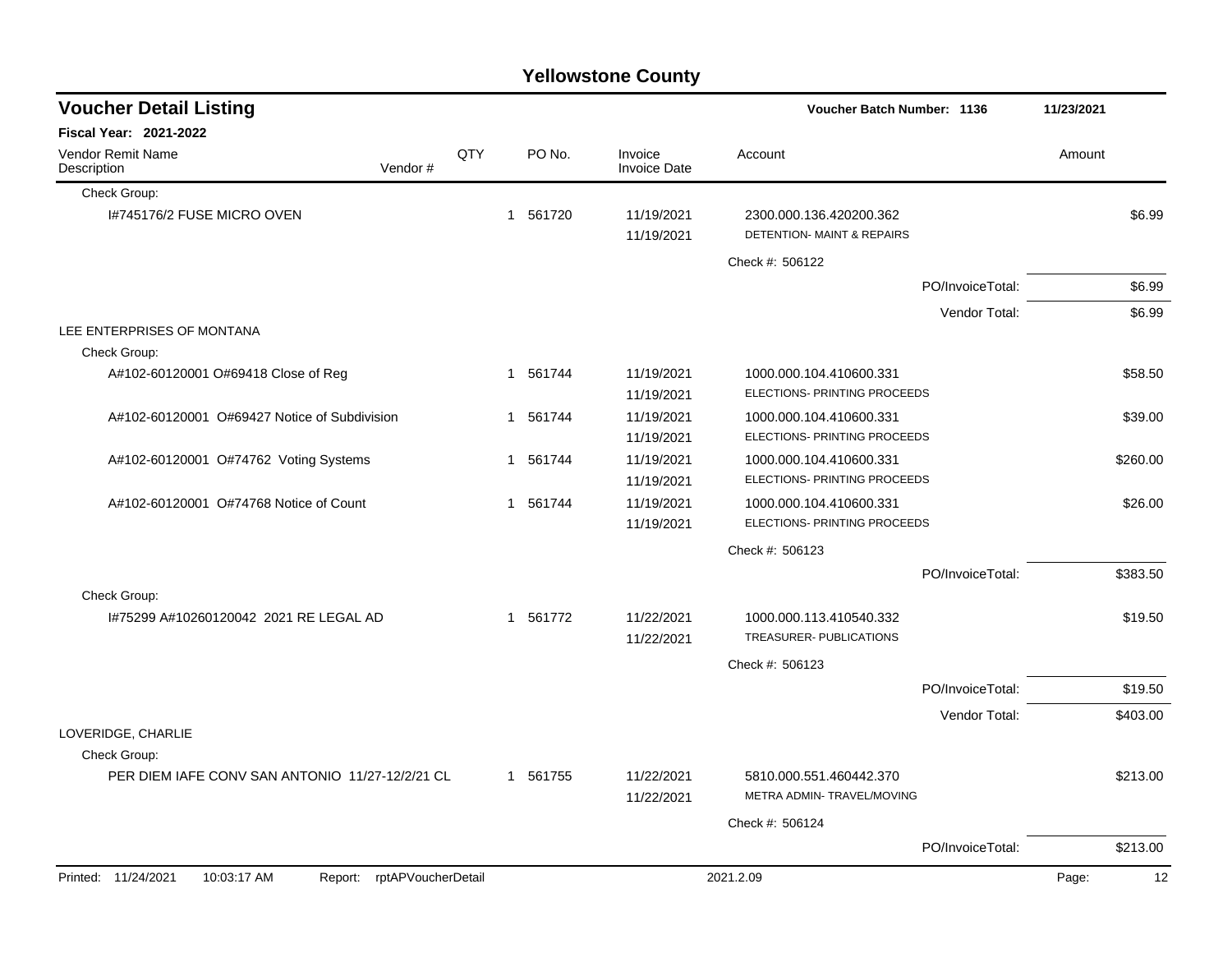| <b>Voucher Detail Listing</b>                         |                    |     |            |                                | Voucher Batch Number: 1136                                  |                  | 11/23/2021  |
|-------------------------------------------------------|--------------------|-----|------------|--------------------------------|-------------------------------------------------------------|------------------|-------------|
| Fiscal Year: 2021-2022                                |                    |     |            |                                |                                                             |                  |             |
| Vendor Remit Name<br>Description                      | Vendor#            | QTY | PO No.     | Invoice<br><b>Invoice Date</b> | Account                                                     |                  | Amount      |
|                                                       |                    |     |            |                                |                                                             | Vendor Total:    | \$213.00    |
| MARISKA, JAMES                                        |                    |     |            |                                |                                                             |                  |             |
| Check Group:                                          |                    |     |            |                                |                                                             |                  |             |
| 11/2/2021 Election Judge                              |                    |     | 1 561746   | 11/19/2021<br>11/19/2021       | 1000.000.104.410600.393<br>ELECTIONS- ELECTION/OTHER JUDGES |                  | \$448.75    |
|                                                       |                    |     |            |                                | Check #: 506125                                             |                  |             |
|                                                       |                    |     |            |                                |                                                             | PO/InvoiceTotal: | \$448.75    |
|                                                       |                    |     |            |                                |                                                             | Vendor Total:    | \$448.75    |
| MARTIN, CHERYL                                        |                    |     |            |                                |                                                             |                  |             |
| Check Group:                                          |                    |     |            |                                |                                                             |                  |             |
| 11/2/2021 Election Judge                              |                    |     | 1 561752   | 11/19/2021                     | 1000.000.104.410600.393                                     |                  | \$195.00    |
|                                                       |                    |     |            | 11/19/2021                     | ELECTIONS- ELECTION/OTHER JUDGES                            |                  |             |
|                                                       |                    |     |            |                                | Check #: 506126                                             |                  |             |
|                                                       |                    |     |            |                                |                                                             | PO/InvoiceTotal: | \$195.00    |
|                                                       |                    |     |            |                                |                                                             | Vendor Total:    | \$195.00    |
| MONTANA MOBILE DOCUMENT SHREDDING INC<br>Check Group: |                    |     |            |                                |                                                             |                  |             |
| I#64048; Shredding 11/17/21                           |                    |     | 197 561718 | 11/19/2021                     | 2300.000.135.420180.399                                     |                  | \$37.43     |
|                                                       |                    |     |            | 11/19/2021                     | MISC- CONTRACT SERVICE                                      |                  |             |
|                                                       |                    |     |            |                                | Check #: 506127                                             |                  |             |
|                                                       |                    |     |            |                                |                                                             | PO/InvoiceTotal: | \$37.43     |
|                                                       |                    |     |            |                                |                                                             | Vendor Total:    | \$37.43     |
| NASW-MT                                               |                    |     |            |                                |                                                             |                  |             |
| Check Group:                                          |                    |     |            |                                |                                                             |                  |             |
| REG NASW TRAINING ONLINE DEC 21 SD                    |                    |     | 1 561767   | 11/22/2021<br>11/22/2021       | 2399.000.235.420250.378<br>YSC- OTHER TRAINING              |                  | \$60.00     |
|                                                       |                    |     |            |                                | Check #: 506128                                             |                  |             |
|                                                       |                    |     |            |                                |                                                             | PO/InvoiceTotal: | \$60.00     |
|                                                       |                    |     |            |                                |                                                             | Vendor Total:    | \$60.00     |
| NEIBAUER PAINTING                                     | 043887             |     |            |                                |                                                             |                  |             |
| Printed: 11/24/2021<br>10:03:17 AM<br>Report:         | rptAPVoucherDetail |     |            |                                | 2021.2.09                                                   |                  | Page:<br>13 |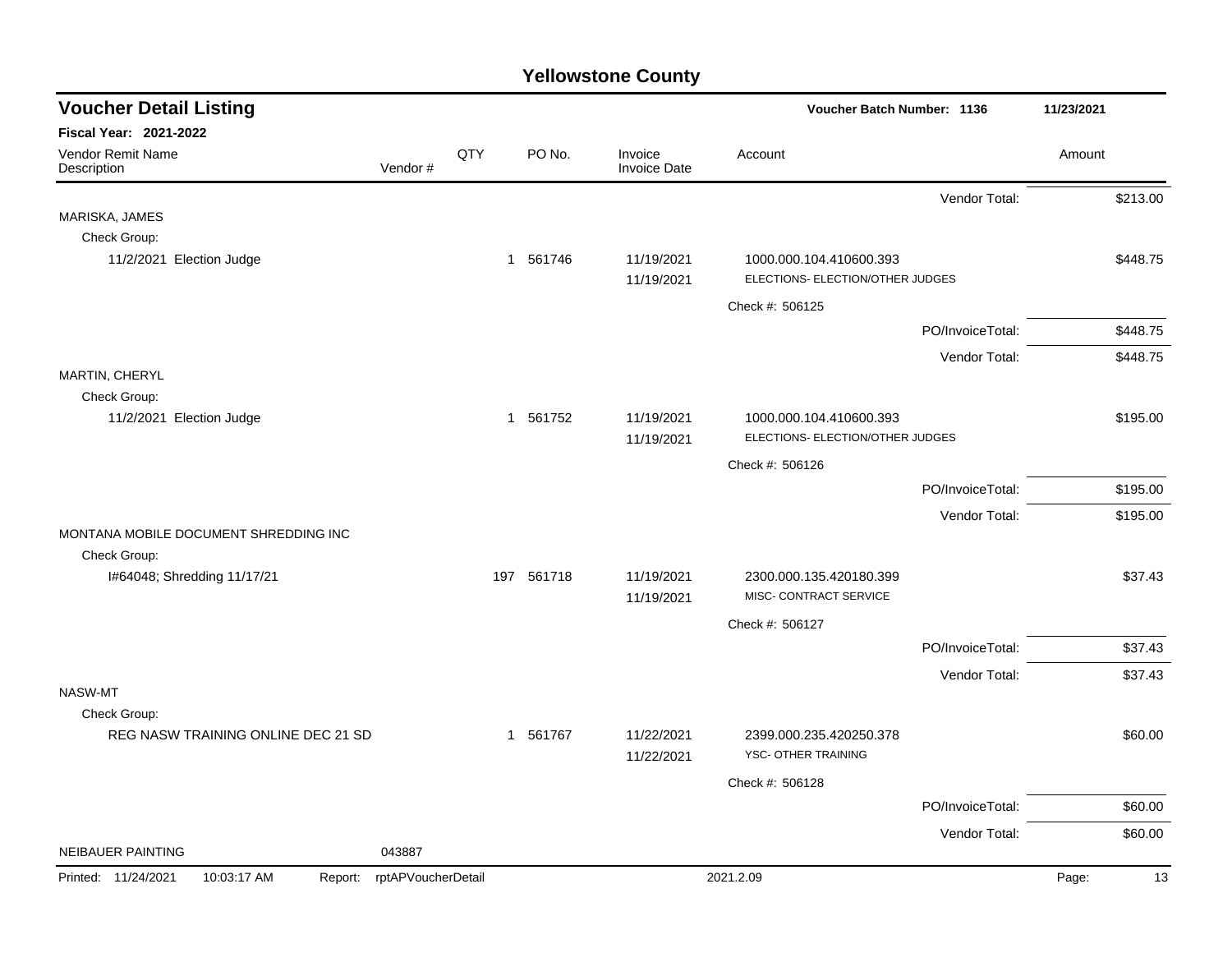|  | <b>Yellowstone County</b> |  |
|--|---------------------------|--|
|--|---------------------------|--|

 $\overline{\phantom{a}}$ 

| <b>Voucher Detail Listing</b>                  |                            |     |          |                                | <b>Voucher Batch Number: 1136</b>                               |                  |             |
|------------------------------------------------|----------------------------|-----|----------|--------------------------------|-----------------------------------------------------------------|------------------|-------------|
| <b>Fiscal Year: 2021-2022</b>                  |                            |     |          |                                |                                                                 |                  |             |
| Vendor Remit Name<br>Description               | Vendor#                    | QTY | PO No.   | Invoice<br><b>Invoice Date</b> | Account                                                         |                  | Amount      |
| Check Group:                                   |                            |     |          |                                |                                                                 |                  |             |
| Claim #11-22; I#7025; Repair SO deputy vehicle |                            |     | 1 561769 | 11/22/2021<br>11/22/2021       | 2190.000.429.510200.751<br>DEFENSE COSTS- AUTO COLLISION & COMP |                  | \$2,727.20  |
|                                                |                            |     |          |                                | Check #: 506129                                                 |                  |             |
|                                                |                            |     |          |                                |                                                                 | PO/InvoiceTotal: | \$2,727.20  |
|                                                |                            |     |          |                                |                                                                 | Vendor Total:    | \$2,727.20  |
| NORTHWESTERN ENERGY<br>Check Group:            | 045035                     |     |          |                                |                                                                 |                  |             |
| A#0814719-1; Svc. evid. bldg. 11/11/21         |                            |     | 1 561712 | 11/19/2021<br>11/19/2021       | 2300.000.131.420140.341<br>DETECTIVES- ELECTRICITY              |                  | \$277.38    |
|                                                |                            |     |          |                                | Check #: 506130                                                 |                  |             |
|                                                |                            |     |          |                                |                                                                 | PO/InvoiceTotal: | \$277.38    |
| Check Group:                                   |                            |     |          |                                |                                                                 |                  |             |
| A#0241256-7 3165 KING AVE E 11/12/21           |                            |     | 1 561731 | 11/19/2021<br>11/19/2021       | 2300.000.146.411200.341<br>FACILITIES JAIL- ELECTRICITY         |                  | \$15,862.08 |
|                                                |                            |     |          |                                | Check #: 506130                                                 |                  |             |
|                                                |                            |     |          |                                |                                                                 | PO/InvoiceTotal: | \$15,862.08 |
|                                                |                            |     |          |                                |                                                                 | Vendor Total:    | \$16,139.46 |
| OVERTURF, TERRY<br>Check Group:                |                            |     |          |                                |                                                                 |                  |             |
| 11/2/2021 Election Judge                       |                            |     | 1 561748 | 11/19/2021<br>11/19/2021       | 1000.000.104.410600.393<br>ELECTIONS- ELECTION/OTHER JUDGES     |                  | \$633.75    |
|                                                |                            |     |          |                                | Check #: 506131                                                 |                  |             |
|                                                |                            |     |          |                                |                                                                 | PO/InvoiceTotal: | \$633.75    |
|                                                |                            |     |          |                                |                                                                 |                  |             |
| PETERSON QUALITY OFFICE<br>Check Group:        | 004980                     |     |          |                                |                                                                 | Vendor Total:    | \$633.75    |
| I#211103-I017 Konica 10/3-11/2                 |                            |     | 1 561733 | 11/19/2021<br>11/19/2021       | 1000.000.104.410600.368<br>ELECTIONS- SOFTWARE/HARDWARE MAINT   |                  | \$26.00     |
|                                                |                            |     |          |                                | Check #: 506132                                                 |                  |             |
| Printed: 11/24/2021<br>10:03:17 AM             | Report: rptAPVoucherDetail |     |          |                                | 2021.2.09                                                       |                  | Page:<br>14 |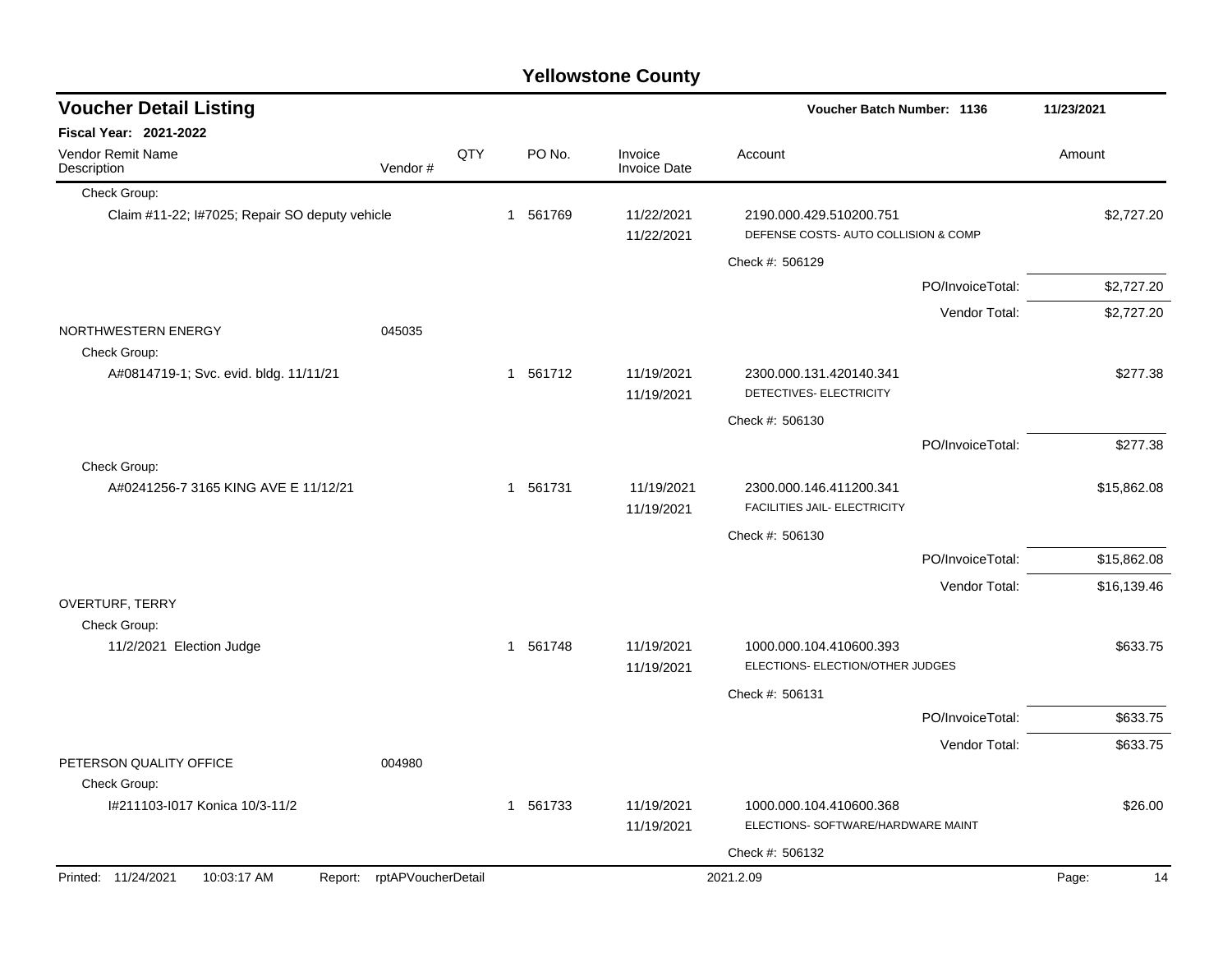| <b>Voucher Detail Listing</b>                                       |     |                        |                                | Voucher Batch Number: 1136                         |                  | 11/23/2021 |          |
|---------------------------------------------------------------------|-----|------------------------|--------------------------------|----------------------------------------------------|------------------|------------|----------|
| <b>Fiscal Year: 2021-2022</b>                                       |     |                        |                                |                                                    |                  |            |          |
| Vendor Remit Name<br>Vendor#<br>Description                         | QTY | PO No.                 | Invoice<br><b>Invoice Date</b> | Account                                            |                  | Amount     |          |
|                                                                     |     |                        |                                |                                                    | PO/InvoiceTotal: |            | \$26.00  |
|                                                                     |     |                        |                                |                                                    | Vendor Total:    |            | \$26.00  |
| PETERSON, CRAIG                                                     |     |                        |                                |                                                    |                  |            |          |
| Check Group:<br>IPER DIEM IAFE CONV SAN ANTONIO 11/27-12/2/21       |     | 1 561759               | 11/22/2021                     | 5810.000.551.460442.370                            |                  |            | \$236.00 |
| <b>CP</b>                                                           |     |                        |                                |                                                    |                  |            |          |
|                                                                     |     |                        | 11/22/2021                     | METRA ADMIN- TRAVEL/MOVING                         |                  |            |          |
|                                                                     |     |                        |                                | Check #: 506133                                    |                  |            |          |
|                                                                     |     |                        |                                |                                                    | PO/InvoiceTotal: |            | \$236.00 |
| PUBLIC UTILITIES<br>005150                                          |     |                        |                                |                                                    | Vendor Total:    |            | \$236.00 |
| Check Group:                                                        |     |                        |                                |                                                    |                  |            |          |
| A#241023 Payne bldg. 11/11/21                                       |     | 561707<br>$\mathbf{1}$ | 11/19/2021<br>11/19/2021       | 2300.000.135.420180.342<br>MISC-WATER              |                  |            | \$324.86 |
|                                                                     |     |                        |                                | Check #: 506134                                    |                  |            |          |
|                                                                     |     |                        |                                |                                                    | PO/InvoiceTotal: |            | \$324.86 |
|                                                                     |     |                        |                                |                                                    | Vendor Total:    |            | \$324.86 |
| <b>RDJ SPECIALITIES INC</b>                                         |     |                        |                                |                                                    |                  |            |          |
| Check Group:                                                        |     |                        |                                |                                                    |                  |            |          |
| I#114723; Mood pencils                                              |     | 1 561715               | 11/19/2021<br>11/19/2021       | 2300.000.130.420110.336<br>ADMIN- PUBLIC RELATIONS |                  |            | \$372.47 |
|                                                                     |     |                        |                                | Check #: 506135                                    |                  |            |          |
|                                                                     |     |                        |                                |                                                    | PO/InvoiceTotal: |            | \$372.47 |
|                                                                     |     |                        |                                |                                                    | Vendor Total:    |            | \$372.47 |
| ROCKY MOUNTAIN ASSOCIATION OF FAIRS.                                |     |                        |                                |                                                    |                  |            |          |
| Check Group:                                                        |     |                        |                                |                                                    |                  |            |          |
| 1#111721-B 11/17/21 REG/MEALS RMAF BLGS<br>11/10-12/21              |     | 1 561743               | 11/19/2021                     | 5810.000.551.460442.370                            |                  |            | \$570.00 |
|                                                                     |     |                        | 11/19/2021                     | METRA ADMIN- TRAVEL/MOVING                         |                  |            |          |
|                                                                     |     |                        |                                | Check #: 506136                                    |                  |            |          |
|                                                                     |     |                        |                                |                                                    |                  |            |          |
| Printed: 11/24/2021<br>rptAPVoucherDetail<br>10:03:17 AM<br>Report: |     |                        |                                | 2021.2.09                                          |                  | Page:      | 15       |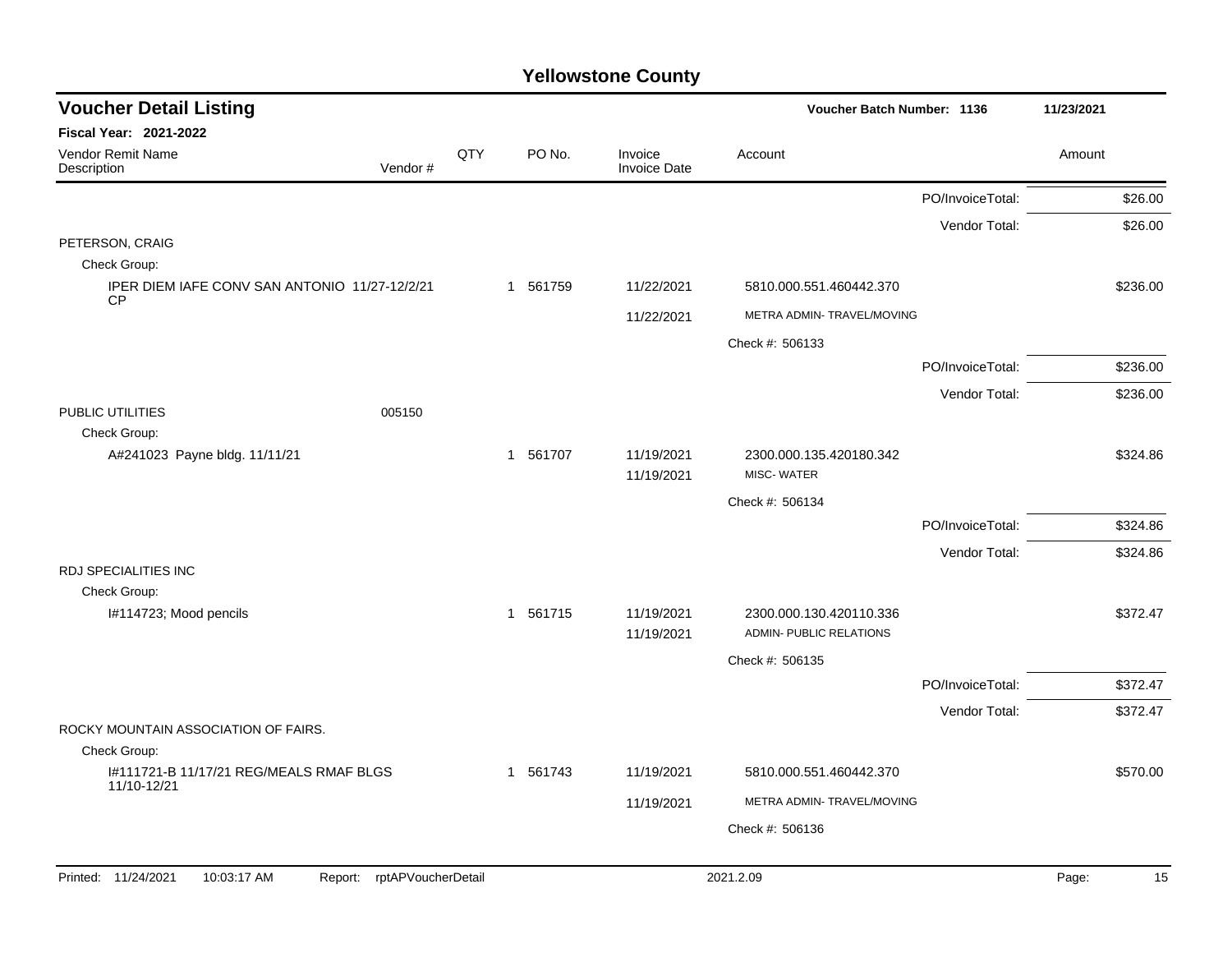| <b>Voucher Detail Listing</b>                                                         |         |     |          |                                | Voucher Batch Number: 1136                                |                  | 11/23/2021 |          |
|---------------------------------------------------------------------------------------|---------|-----|----------|--------------------------------|-----------------------------------------------------------|------------------|------------|----------|
| Fiscal Year: 2021-2022                                                                |         |     |          |                                |                                                           |                  |            |          |
| Vendor Remit Name<br>Description                                                      | Vendor# | QTY | PO No.   | Invoice<br><b>Invoice Date</b> | Account                                                   |                  | Amount     |          |
|                                                                                       |         |     |          |                                |                                                           | PO/InvoiceTotal: |            | \$570.00 |
|                                                                                       |         |     |          |                                |                                                           | Vendor Total:    |            | \$570.00 |
| SAYE, PAULA                                                                           |         |     |          |                                |                                                           |                  |            |          |
| Check Group:                                                                          |         |     |          |                                |                                                           |                  |            |          |
| <b>Writ DR 17 06</b><br>#21002299 Easley v. Easley Ck. #76928 - S Bar S<br>A101-97283 |         |     | 1 561727 | 11/19/2021                     | 7151.000.000.021250.000                                   |                  |            | \$279.76 |
|                                                                                       |         |     |          | 11/19/2021                     | SHERIFF WRITS & NOTICES DUE TO OTHERS                     |                  |            |          |
|                                                                                       |         |     |          |                                | Check #: 506137                                           |                  |            |          |
|                                                                                       |         |     |          |                                |                                                           | PO/InvoiceTotal: |            | \$279.76 |
|                                                                                       |         |     |          |                                |                                                           | Vendor Total:    |            | \$279.76 |
| <b>SEWER PRO</b>                                                                      |         |     |          |                                |                                                           |                  |            |          |
| Check Group:                                                                          |         |     |          |                                |                                                           |                  |            |          |
| 1#14328 TWO MOON PARK SVC CALL                                                        |         |     | 1 561763 | 11/22/2021<br>11/22/2021       | 2210.000.405.460430.230<br>PARKS- REPAIR & MAINT SUPPLIES |                  |            | \$100.00 |
|                                                                                       |         |     |          |                                | Check #: 506138                                           |                  |            |          |
|                                                                                       |         |     |          |                                |                                                           | PO/InvoiceTotal: |            | \$100.00 |
|                                                                                       |         |     |          |                                |                                                           | Vendor Total:    |            | \$100.00 |
| SMITH FUNERAL CHAPEL                                                                  | 005690  |     |          |                                |                                                           |                  |            |          |
| Check Group:                                                                          |         |     |          |                                |                                                           |                  |            |          |
| VA BURIAL BENEFIT ALBERT W KERN 9/14/21                                               |         |     | 1 561676 | 11/18/2021<br>11/18/2021       | 1000.000.199.450200.396<br>MISC- FUNERAL EXPENSE/BURIALS  |                  |            | \$250.00 |
|                                                                                       |         |     |          |                                | Check #: 506139                                           |                  |            |          |
|                                                                                       |         |     |          |                                |                                                           | PO/InvoiceTotal: |            | \$250.00 |
| Check Group:                                                                          |         |     |          |                                |                                                           |                  |            |          |
| I#Sullenger; Removal 11/10/21                                                         |         |     | 1 561708 | 11/19/2021<br>11/19/2021       | 2300.000.126.420800.202<br>CORONER- EXPENSE OF INVEST     |                  |            | \$300.00 |
|                                                                                       |         |     |          |                                | Check #: 506139                                           |                  |            |          |
|                                                                                       |         |     |          |                                |                                                           | PO/InvoiceTotal: |            | \$300.00 |
|                                                                                       |         |     |          |                                |                                                           | Vendor Total:    |            | \$550.00 |
| Printed: 11/24/2021<br>10:03:17 AM<br>Report: rptAPVoucherDetail                      |         |     |          |                                | 2021.2.09                                                 |                  | Page:      | 16       |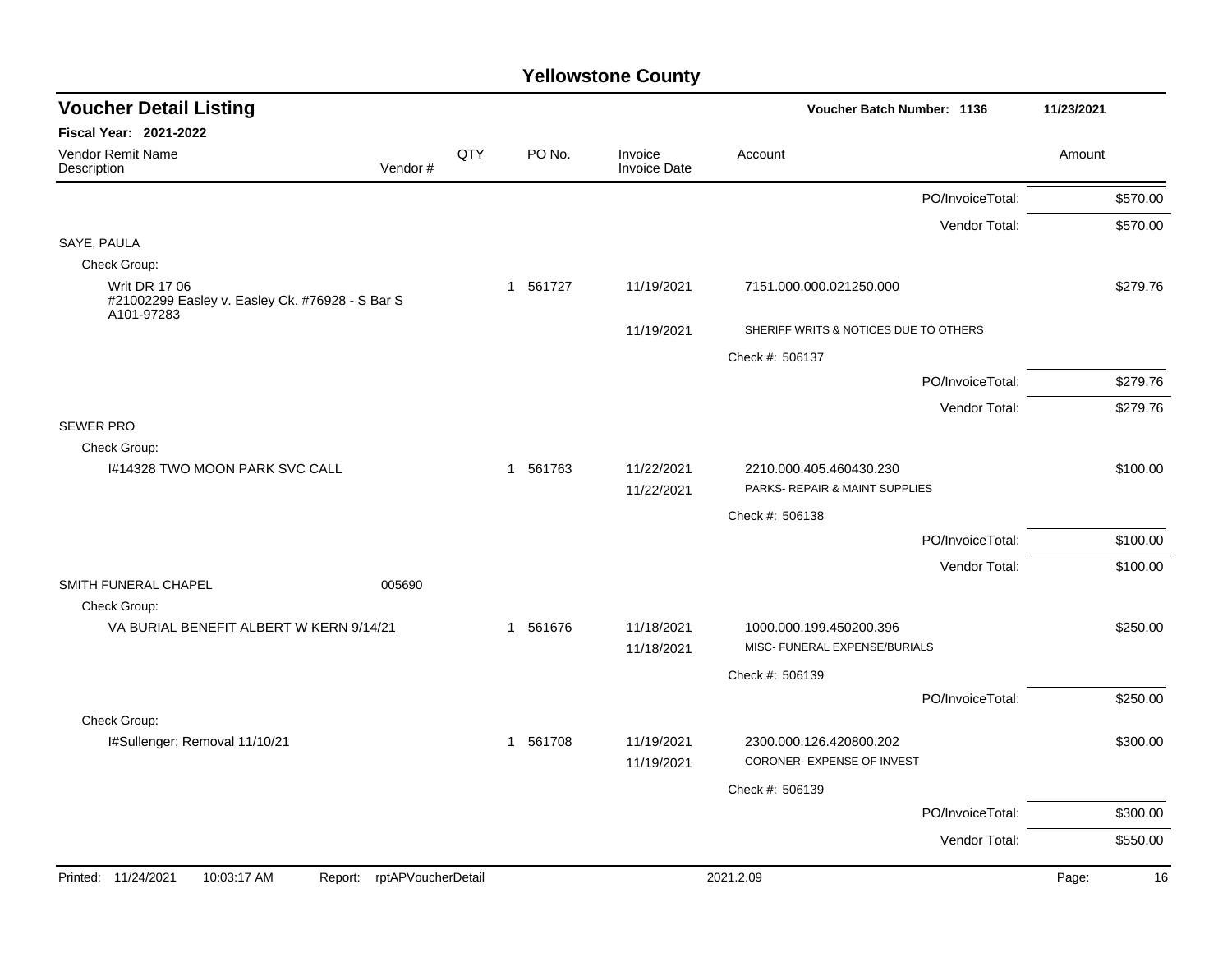| <b>Voucher Detail Listing</b>                 |         |     |              |                                | <b>Voucher Batch Number: 1136</b>       | 11/23/2021  |
|-----------------------------------------------|---------|-----|--------------|--------------------------------|-----------------------------------------|-------------|
| <b>Fiscal Year: 2021-2022</b>                 |         |     |              |                                |                                         |             |
| Vendor Remit Name<br>Description              | Vendor# | QTY | PO No.       | Invoice<br><b>Invoice Date</b> | Account                                 | Amount      |
| SPHERION STAFFING LLC                         |         |     |              |                                |                                         |             |
| Check Group:                                  |         |     |              |                                |                                         |             |
| I#RL2521574 Temps end 10/31                   |         |     | 1 561747     | 11/19/2021                     | 1000.000.104.410600.398                 | \$1,827.75  |
|                                               |         |     |              | 11/19/2021                     | ELECTIONS-VARIABLE CONTRACT SERVICES    |             |
| I#RL2528198 Temps end 10/31 #2                |         |     | 1 561747     | 11/19/2021`                    | 1000.000.104.410600.398                 | \$180.24    |
|                                               |         |     |              | 11/19/2021                     | ELECTIONS-VARIABLE CONTRACT SERVICES    |             |
| I#RL2528197 Temps end 11/7                    |         | 1   | 561747       | 11/19/2021`                    | 1000.000.104.410600.398                 | \$1,965.75  |
|                                               |         |     |              | 11/19/2021                     | ELECTIONS-VARIABLE CONTRACT SERVICES    |             |
|                                               |         |     |              |                                | Check #: 506140                         |             |
|                                               |         |     |              |                                | PO/InvoiceTotal:                        | \$3,973.74  |
|                                               |         |     |              |                                | Vendor Total:                           | \$3,973.74  |
| STARPLEX CORPORATION                          | 042999  |     |              |                                |                                         |             |
| Check Group:                                  |         |     |              |                                |                                         |             |
| 1#51236 11/17/21 DREAM CHASER RACING CLEANING |         |     | 1 561735     | 11/19/2021                     | 5810.000.554.460442.367                 | \$3,105.25  |
|                                               |         |     |              | 11/19/2021                     | METRA EVENTS- JANITORIAL                |             |
| I#607523 11/17/2021 ARENA DIRT WATCH          |         |     | 1 561735     | 11/19/2021                     | 5810.000.554.460442.398                 | \$71.83     |
|                                               |         |     |              | 11/19/2021                     | METRA EVENTS-VARIABLE CONTRACT SERVICES |             |
|                                               |         |     |              |                                | Check #: 506141                         |             |
|                                               |         |     |              |                                | PO/InvoiceTotal:                        | \$3,177.08  |
|                                               |         |     |              |                                | Vendor Total:                           | \$3,177.08  |
| SUMMIT FOOD SERVICE, LLC                      |         |     |              |                                |                                         |             |
| Check Group:                                  |         |     |              |                                |                                         |             |
| 1#2000127399 INMATE BREAKFAST OCT 2021        |         |     | 16377 561729 | 11/19/2021                     | 2300.000.136.420200.223                 | \$20,045.45 |
|                                               |         |     |              | 11/19/2021                     | <b>DETENTION- FOOD</b>                  |             |
| 1#2000127399 INMATE LUNCH OCT 2021            |         |     | 16431 561729 | 11/19/2021                     | 2300.000.136.420200.223                 | \$20,111.54 |
|                                               |         |     |              | 11/19/2021                     | DETENTION- FOOD                         |             |
| I#2000127399 INMATE DINNER OCT 2021           |         |     | 16863 561729 | 11/19/2021                     | 2300.000.136.420200.223                 | \$20,640.31 |
|                                               |         |     |              | 11/19/2021                     | DETENTION- FOOD                         |             |
| I#2000127417 COMMISARRY 10/21                 |         |     | 1 561729     | 11/19/2021                     | 2300.000.136.420200.220                 | \$65,822.45 |
|                                               |         |     |              | 11/19/2021                     | DETENTION- OPERATING SUPPLIES           |             |
|                                               |         |     |              |                                |                                         |             |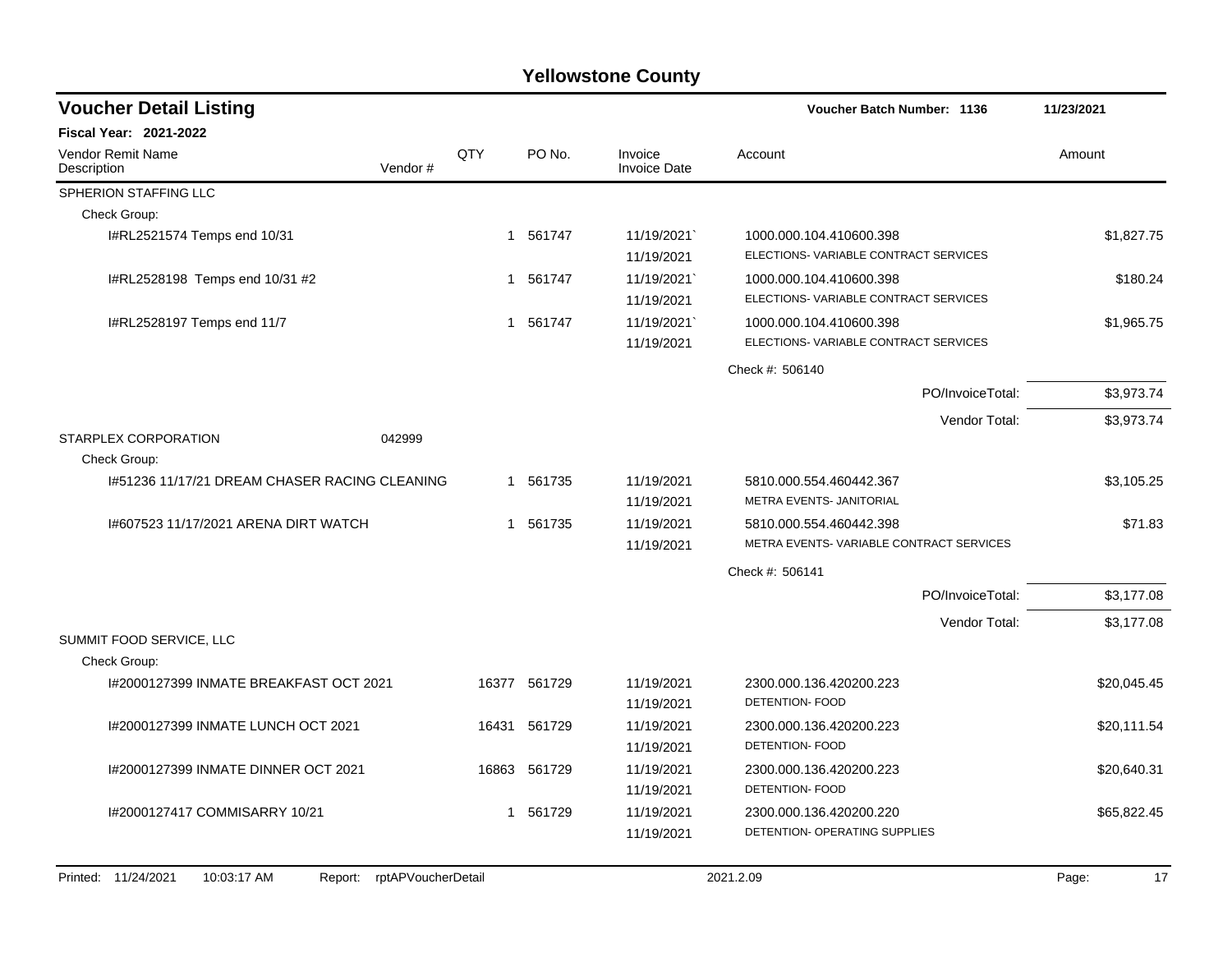|                                               |                    |     |                        | <b>Yellowstone County</b>      |                                                             |                  |              |
|-----------------------------------------------|--------------------|-----|------------------------|--------------------------------|-------------------------------------------------------------|------------------|--------------|
| <b>Voucher Detail Listing</b>                 |                    |     |                        |                                | Voucher Batch Number: 1136                                  |                  | 11/23/2021   |
| <b>Fiscal Year: 2021-2022</b>                 |                    |     |                        |                                |                                                             |                  |              |
| Vendor Remit Name<br>Description              | Vendor#            | QTY | PO No.                 | Invoice<br><b>Invoice Date</b> | Account                                                     |                  | Amount       |
| I#2000127417 HAIRCUTS 10/21                   |                    |     | 561729<br>$\mathbf{1}$ | 11/19/2021                     | 2300.000.136.420200.220                                     |                  | \$675.00     |
|                                               |                    |     |                        | 11/19/2021                     | DETENTION- OPERATING SUPPLIES                               |                  |              |
| I#2000127418 INDIGENT COMM 10/21              |                    |     | 1 561729               | 11/19/2021<br>11/19/2021       | 2300.000.136.420200.220<br>DETENTION- OPERATING SUPPLIES    |                  | \$3,729.66   |
|                                               |                    |     |                        |                                | Check #: 506142                                             |                  |              |
|                                               |                    |     |                        |                                |                                                             | PO/InvoiceTotal: | \$131,024.41 |
|                                               |                    |     |                        |                                |                                                             | Vendor Total:    | \$131,024.41 |
| SYSCO FOOD SERVICES OF MT<br>Check Group:     | 002390             |     |                        |                                |                                                             |                  |              |
| I#343529102 11/17/2021 FOOD                   |                    |     | 561732<br>$\mathbf 1$  | 11/19/2021<br>11/19/2021       | 5810.000.553.460442.223<br>METRA CONCESSIONS- FOOD          |                  | \$6,261.93   |
|                                               |                    |     |                        |                                | Check #: 506143                                             |                  |              |
|                                               |                    |     |                        |                                |                                                             | PO/InvoiceTotal: | \$6,261.93   |
|                                               |                    |     |                        |                                |                                                             | Vendor Total:    | \$6,261.93   |
| <b>ULINE</b>                                  | 045545             |     |                        |                                |                                                             |                  |              |
| Check Group:                                  |                    |     |                        |                                |                                                             |                  |              |
| I#1409000890 FLOOR SQUEEGEE                   |                    |     | 6<br>561704            | 11/19/2021<br>11/19/2021       | 2300.000.136.420200.224<br>DETENTION- JANITORIAL SUPPLIES   |                  | \$318.94     |
|                                               |                    |     |                        |                                | Check #: 506144                                             |                  |              |
|                                               |                    |     |                        |                                |                                                             | PO/InvoiceTotal: | \$318.94     |
|                                               |                    |     |                        |                                |                                                             | Vendor Total:    | \$318.94     |
| ULLMAN, ERIKA                                 |                    |     |                        |                                |                                                             |                  |              |
| Check Group:                                  |                    |     |                        |                                |                                                             |                  |              |
| 11/2/2021 Election Judge                      |                    |     | 561757<br>1            | 11/19/2021<br>11/19/2021       | 1000.000.104.410600.393<br>ELECTIONS- ELECTION/OTHER JUDGES |                  | \$303.75     |
|                                               |                    |     |                        |                                | Check #: 506145                                             |                  |              |
|                                               |                    |     |                        |                                |                                                             | PO/InvoiceTotal: | \$303.75     |
|                                               |                    |     |                        |                                |                                                             | Vendor Total:    | \$303.75     |
| ULLMAN, LISA<br>Check Group:                  |                    |     |                        |                                |                                                             |                  |              |
| Printed: 11/24/2021<br>10:03:17 AM<br>Report: | rptAPVoucherDetail |     |                        |                                | 2021.2.09                                                   |                  | Page:<br>18  |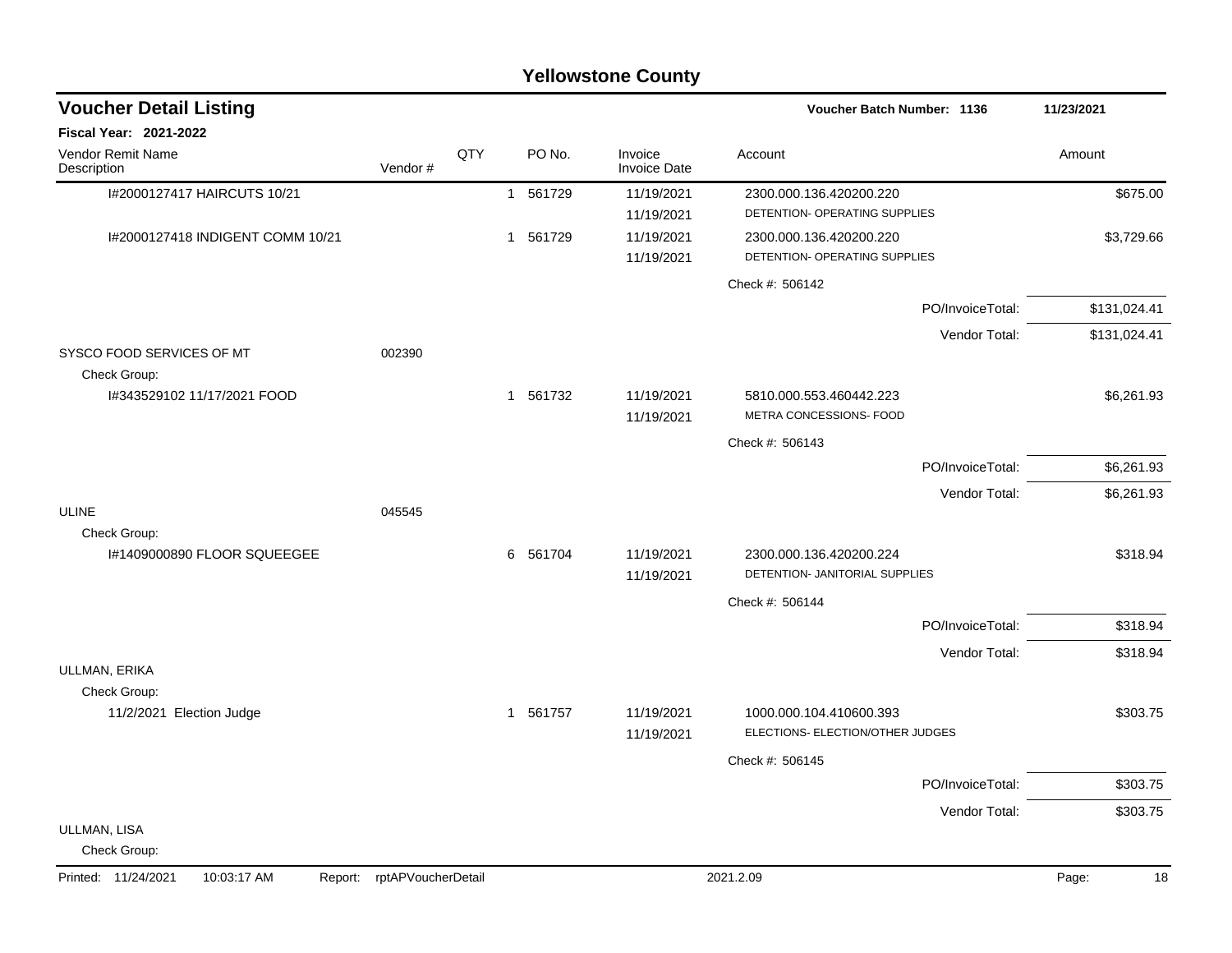| <b>Yellowstone County</b> |  |
|---------------------------|--|
|---------------------------|--|

| <b>Voucher Detail Listing</b>                                   |                               |     |            |                                | Voucher Batch Number: 1136                                 |                  | 11/23/2021  |
|-----------------------------------------------------------------|-------------------------------|-----|------------|--------------------------------|------------------------------------------------------------|------------------|-------------|
| Fiscal Year: 2021-2022                                          |                               |     |            |                                |                                                            |                  |             |
| Vendor Remit Name<br>Description                                | Vendor#                       | QTY | PO No.     | Invoice<br><b>Invoice Date</b> | Account                                                    |                  | Amount      |
| 11/2/2021 Election Judge                                        |                               |     | 1 561742   | 11/19/2021                     | 1000.000.104.410600.393                                    |                  | \$303.75    |
|                                                                 |                               |     |            | 11/19/2021                     | ELECTIONS- ELECTION/OTHER JUDGES                           |                  |             |
|                                                                 |                               |     |            |                                | Check #: 506146                                            |                  |             |
|                                                                 |                               |     |            |                                |                                                            | PO/InvoiceTotal: | \$303.75    |
|                                                                 |                               |     |            |                                |                                                            | Vendor Total:    | \$303.75    |
| UNIVERSAL AWARDS                                                | 006170                        |     |            |                                |                                                            |                  |             |
| Check Group:                                                    |                               |     |            |                                |                                                            |                  |             |
| I#262558; Dept.Challenge Coins                                  |                               |     | 100 561709 | 11/19/2021<br>11/19/2021       | 2300.000.126.420800.202<br>CORONER- EXPENSE OF INVEST      |                  | \$475.00    |
|                                                                 |                               |     |            |                                | Check #: 506147                                            |                  |             |
|                                                                 |                               |     |            |                                |                                                            | PO/InvoiceTotal: | \$475.00    |
|                                                                 |                               |     |            |                                |                                                            | Vendor Total:    | \$475.00    |
| US FOODS INC                                                    | 002926                        |     |            |                                |                                                            |                  |             |
| Check Group:                                                    |                               |     |            |                                |                                                            |                  |             |
| I#3158875 A#94194115 Floor Cleaner, Detergent,<br><b>Towels</b> |                               |     | 1 561760   | 11/22/2021                     | 2399.000.235.420250.224                                    |                  | \$96.67     |
|                                                                 |                               |     |            | 11/22/2021                     | YSC- JANITORIAL SUPPLIES                                   |                  |             |
| I#3158875 A#94194115 Napkins                                    |                               |     | 1 561760   | 11/22/2021                     | 2399.000.235.420250.221                                    |                  | \$34.83     |
|                                                                 |                               |     |            | 11/22/2021                     | YSC- FOOD SUPPLIES                                         |                  |             |
| # 3158875 A# 94194115 / Food                                    |                               |     | 1 561760   | 11/22/2021                     | 2399.000.235.420250.223                                    |                  | \$2,340.46  |
|                                                                 |                               |     |            | 11/22/2021                     | YSC-FOOD                                                   |                  |             |
|                                                                 |                               |     |            |                                | Check #: 506148                                            |                  |             |
|                                                                 |                               |     |            |                                |                                                            | PO/InvoiceTotal: | \$2,471.96  |
|                                                                 |                               |     |            |                                |                                                            | Vendor Total:    | \$2,471.96  |
| <b>VERIZON WIRELESS</b>                                         |                               |     |            |                                |                                                            |                  |             |
| Check Group:                                                    |                               |     |            |                                |                                                            |                  |             |
| I#9892201248 A#471819657 11/7-12/6/21                           |                               |     | 1 561713   | 11/19/2021<br>11/19/2021       | 2300.000.132.420150.368<br>PATROL- SOFTWARE/HARDWARE MAINT |                  | \$2,245.05  |
|                                                                 |                               |     |            |                                | Check #: 506149                                            |                  |             |
|                                                                 |                               |     |            |                                |                                                            | PO/InvoiceTotal: | \$2,245.05  |
|                                                                 |                               |     |            |                                |                                                            |                  |             |
| Printed: 11/24/2021<br>10:03:17 AM                              | rptAPVoucherDetail<br>Report: |     |            |                                | 2021.2.09                                                  |                  | Page:<br>19 |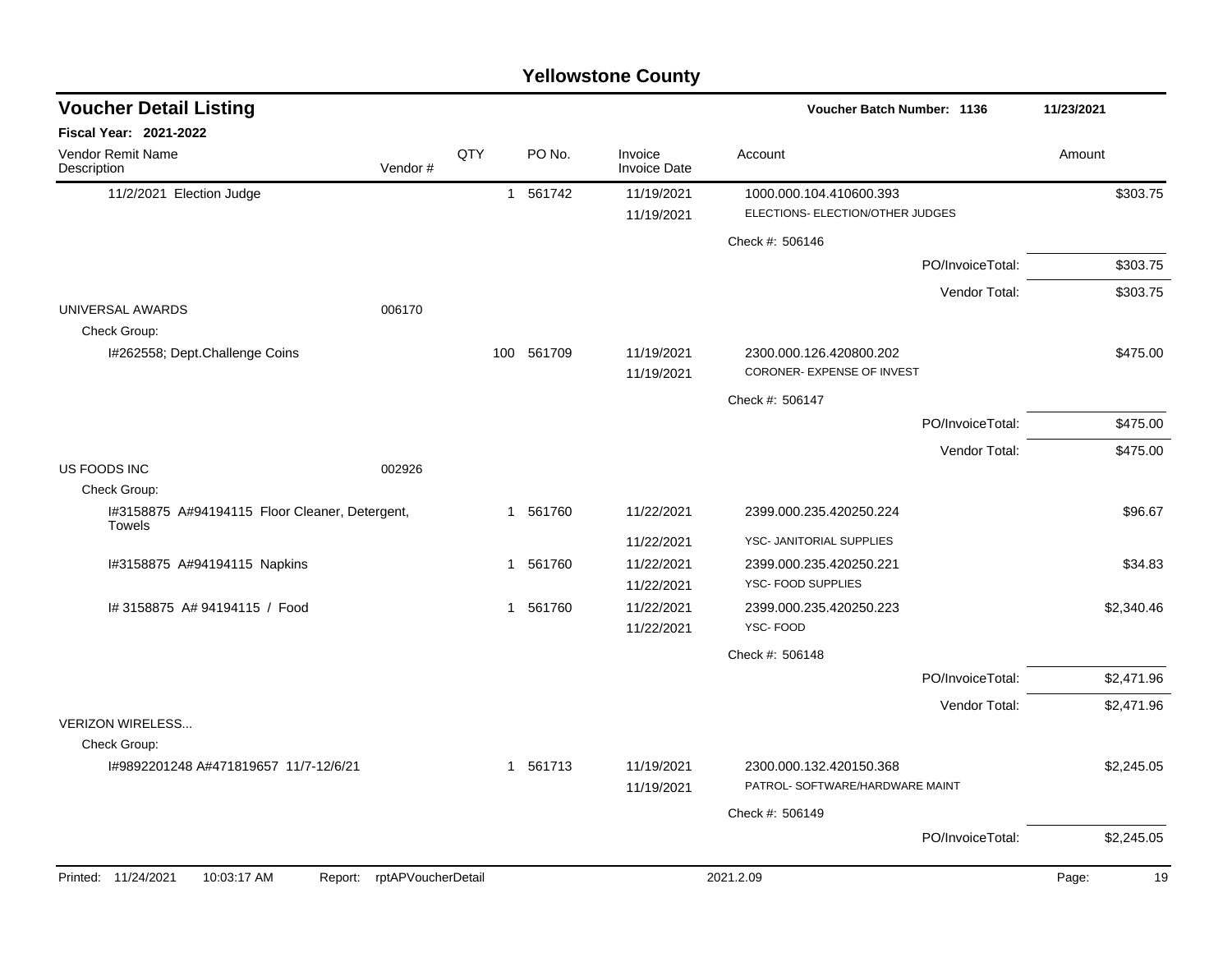| <b>Voucher Detail Listing</b>                                            |                               |     |          |                                | Voucher Batch Number: 1136                                  | 11/23/2021       |             |
|--------------------------------------------------------------------------|-------------------------------|-----|----------|--------------------------------|-------------------------------------------------------------|------------------|-------------|
| <b>Fiscal Year: 2021-2022</b>                                            |                               |     |          |                                |                                                             |                  |             |
| <b>Vendor Remit Name</b><br>Description                                  | Vendor#                       | QTY | PO No.   | Invoice<br><b>Invoice Date</b> | Account                                                     |                  | Amount      |
| Check Group:                                                             |                               |     |          |                                |                                                             |                  |             |
| A# 271621775-00001 # 9892404225 / Monthly Charges<br>11/10/21 - 12/09/21 |                               |     | 1 561764 | 11/22/2021                     | 2399.000.235.420250.345                                     |                  | \$74.18     |
|                                                                          |                               |     |          | 11/22/2021                     | YSC- TELEPHONE & TECHNOLOGY                                 |                  |             |
|                                                                          |                               |     |          |                                | Check #: 506149                                             |                  |             |
|                                                                          |                               |     |          |                                |                                                             | PO/InvoiceTotal: | \$74.18     |
|                                                                          |                               |     |          |                                |                                                             | Vendor Total:    | \$2,319.23  |
| VOGEL, DENISE                                                            |                               |     |          |                                |                                                             |                  |             |
| Check Group:<br>11/2/2021 Election Judge                                 |                               |     | 1 561738 | 11/19/2021                     | 1000.000.104.410600.393                                     |                  | \$71.25     |
|                                                                          |                               |     |          | 11/19/2021                     | ELECTIONS- ELECTION/OTHER JUDGES                            |                  |             |
|                                                                          |                               |     |          |                                | Check #: 506150                                             |                  |             |
|                                                                          |                               |     |          |                                |                                                             | PO/InvoiceTotal: | \$71.25     |
|                                                                          |                               |     |          |                                |                                                             | Vendor Total:    | \$71.25     |
| VOGEL, MIKE                                                              |                               |     |          |                                |                                                             |                  |             |
| Check Group:                                                             |                               |     |          |                                |                                                             |                  |             |
| 11/2/2021 Election Judge                                                 |                               |     | 1 561753 | 11/19/2021<br>11/19/2021       | 1000.000.104.410600.393<br>ELECTIONS- ELECTION/OTHER JUDGES |                  | \$607.50    |
|                                                                          |                               |     |          |                                |                                                             |                  |             |
|                                                                          |                               |     |          |                                | Check #: 506151                                             | PO/InvoiceTotal: | \$607.50    |
|                                                                          |                               |     |          |                                |                                                             |                  |             |
| VOTO, GERALD                                                             |                               |     |          |                                |                                                             | Vendor Total:    | \$607.50    |
| Check Group:                                                             |                               |     |          |                                |                                                             |                  |             |
| 11/2/2021 Election Judge                                                 |                               |     | 1 561749 | 11/19/2021<br>11/19/2021       | 1000.000.104.410600.393<br>ELECTIONS- ELECTION/OTHER JUDGES |                  | \$547.50    |
|                                                                          |                               |     |          |                                | Check #: 506152                                             |                  |             |
|                                                                          |                               |     |          |                                |                                                             | PO/InvoiceTotal: | \$547.50    |
|                                                                          |                               |     |          |                                |                                                             | Vendor Total:    | \$547.50    |
| <b>WESTERN OFFICE EQUIPMENT</b><br>Check Group:                          | 006450                        |     |          |                                |                                                             |                  |             |
| Printed: 11/24/2021<br>10:03:17 AM                                       | rptAPVoucherDetail<br>Report: |     |          |                                | 2021.2.09                                                   |                  | Page:<br>20 |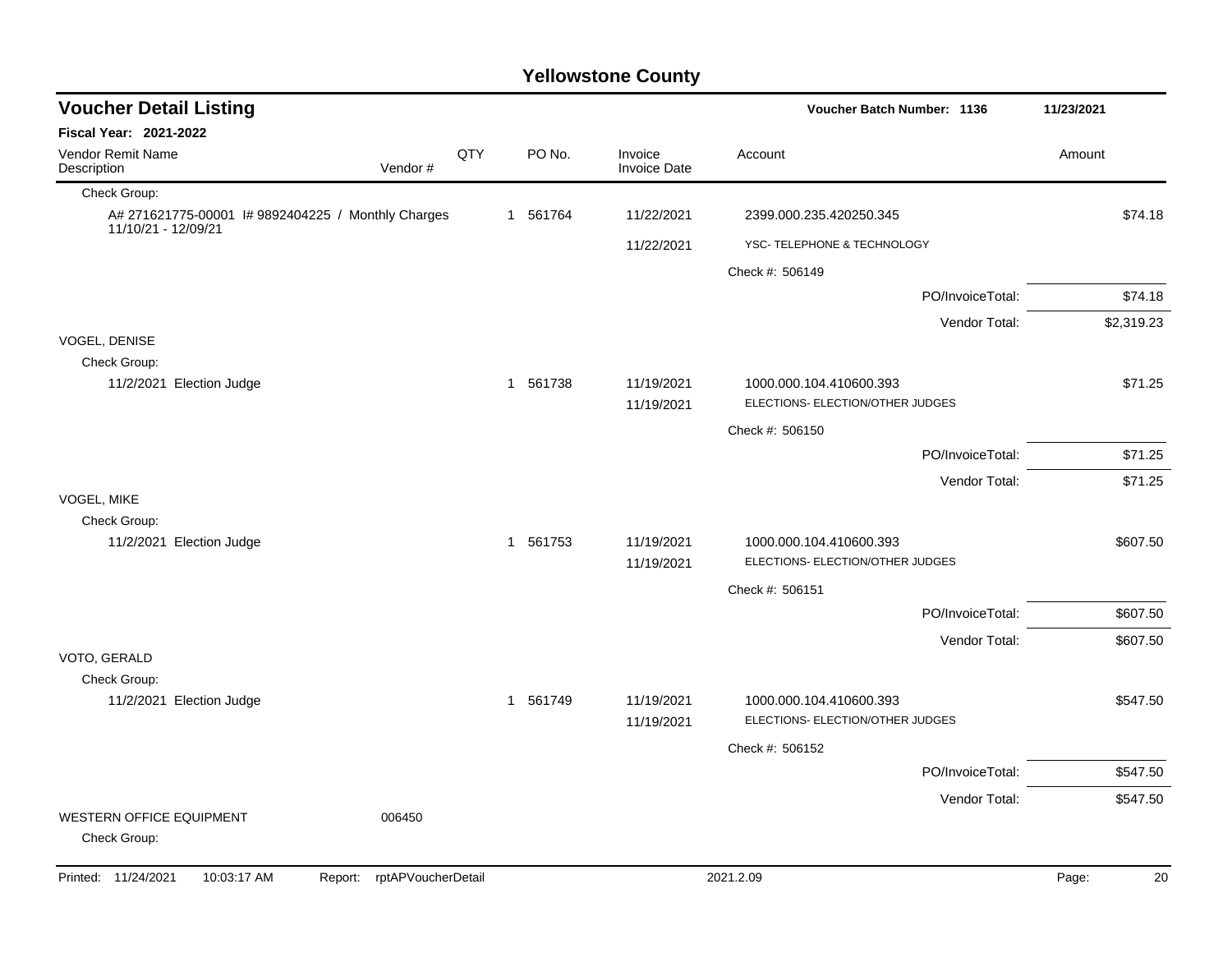| <b>Yellowstone County</b>                                                                  |     |          |                                |                                                             |             |  |  |  |  |
|--------------------------------------------------------------------------------------------|-----|----------|--------------------------------|-------------------------------------------------------------|-------------|--|--|--|--|
| <b>Voucher Detail Listing</b>                                                              |     |          |                                | <b>Voucher Batch Number: 1136</b>                           | 11/23/2021  |  |  |  |  |
| Fiscal Year: 2021-2022                                                                     |     |          |                                |                                                             |             |  |  |  |  |
| Vendor Remit Name<br>Description<br>Vendor#                                                | QTY | PO No.   | Invoice<br><b>Invoice Date</b> | Account                                                     | Amount      |  |  |  |  |
| I#55256; Toners HP80X                                                                      |     | 1 561710 | 11/19/2021<br>11/19/2021       | 2300.000.130.420110.210<br>ADMIN- OFFICE SUPPLIES           | \$80.00     |  |  |  |  |
| I#55256; Toners HP410X                                                                     |     | 4 561710 | 11/19/2021<br>11/19/2021       | 2300.000.130.420110.210<br>ADMIN- OFFICE SUPPLIES           | \$304.00    |  |  |  |  |
|                                                                                            |     |          |                                | Check #: 506153                                             |             |  |  |  |  |
|                                                                                            |     |          |                                | PO/InvoiceTotal:                                            | \$384.00    |  |  |  |  |
|                                                                                            |     |          |                                | Vendor Total:                                               | \$384.00    |  |  |  |  |
| <b>WHALEN, ROBERT</b><br>Check Group:                                                      |     |          |                                |                                                             |             |  |  |  |  |
| 11/2/2021 Election Judge                                                                   |     | 1 561758 | 11/19/2021                     | 1000.000.104.410600.393                                     | \$348.75    |  |  |  |  |
|                                                                                            |     |          | 11/19/2021                     | ELECTIONS- ELECTION/OTHER JUDGES                            |             |  |  |  |  |
|                                                                                            |     |          |                                | Check #: 506154                                             |             |  |  |  |  |
|                                                                                            |     |          |                                | PO/InvoiceTotal:                                            | \$348.75    |  |  |  |  |
| WILEY, BEVERLY                                                                             |     |          |                                | Vendor Total:                                               | \$348.75    |  |  |  |  |
| Check Group:                                                                               |     |          |                                |                                                             |             |  |  |  |  |
| 11/2/2021 Election Judge                                                                   |     | 1 561754 | 11/19/2021<br>11/19/2021       | 1000.000.104.410600.393<br>ELECTIONS- ELECTION/OTHER JUDGES | \$232.50    |  |  |  |  |
|                                                                                            |     |          |                                | Check #: 506155                                             |             |  |  |  |  |
|                                                                                            |     |          |                                | PO/InvoiceTotal:                                            | \$232.50    |  |  |  |  |
| <b>WILKERSON &amp; WILKERSON</b>                                                           |     |          |                                | Vendor Total:                                               | \$232.50    |  |  |  |  |
| Check Group:                                                                               |     |          |                                |                                                             |             |  |  |  |  |
| Writ DV 21 0529<br>#21002485 RMRS Inc. v. Griffin Ck. #2873 - Nina's<br>Daycare A101-97160 | -1  | 561728   | 11/19/2021                     | 7151.000.000.021250.000                                     | \$208.11    |  |  |  |  |
|                                                                                            |     |          | 11/19/2021                     | SHERIFF WRITS & NOTICES DUE TO OTHERS                       |             |  |  |  |  |
|                                                                                            |     |          |                                | Check #: 506156                                             |             |  |  |  |  |
|                                                                                            |     |          |                                | PO/InvoiceTotal:                                            | \$208.11    |  |  |  |  |
|                                                                                            |     |          |                                | Vendor Total:                                               | \$208.11    |  |  |  |  |
| Report: rptAPVoucherDetail<br>Printed: 11/24/2021<br>10:03:17 AM                           |     |          |                                | 2021.2.09                                                   | Page:<br>21 |  |  |  |  |